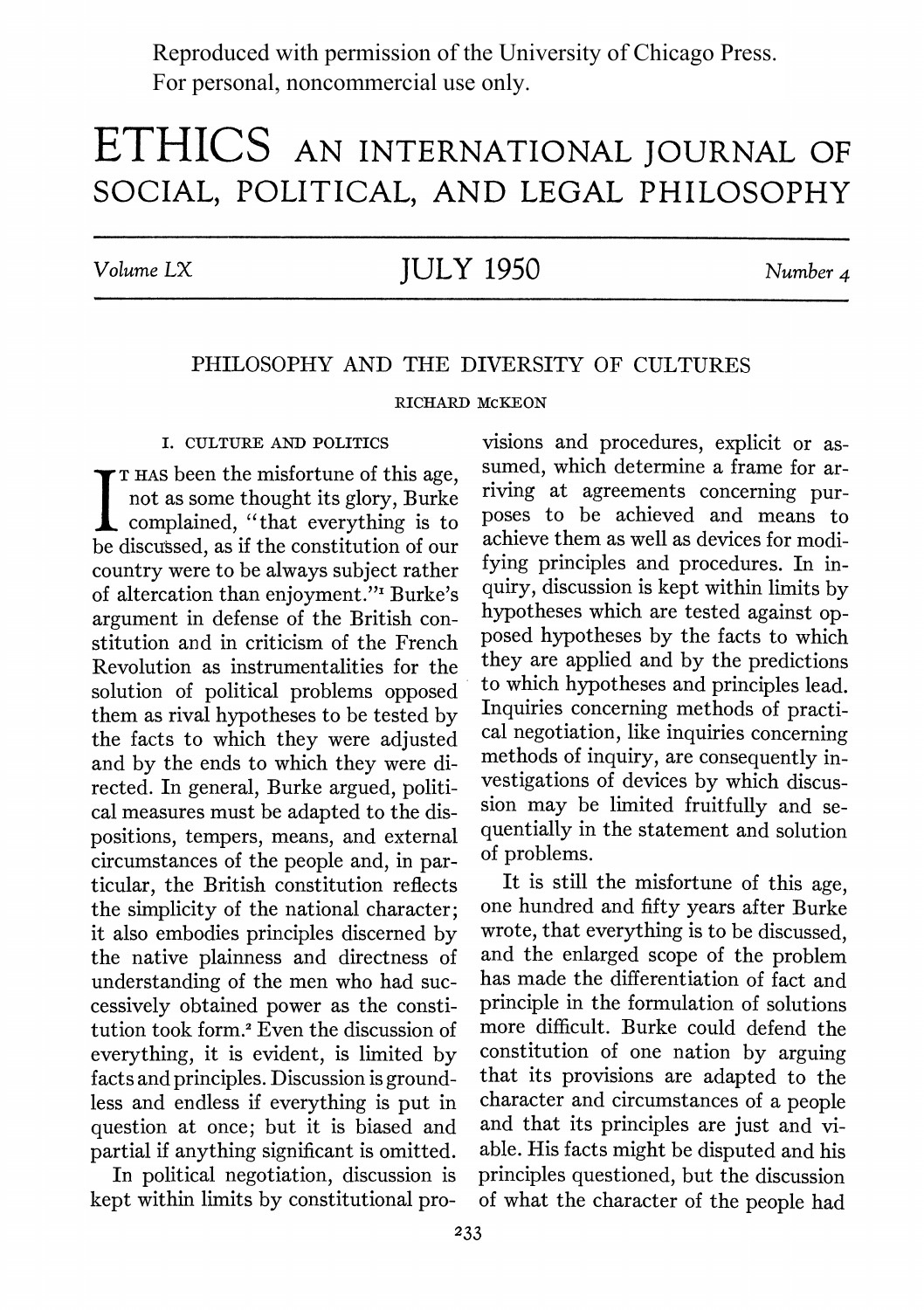**been shown to be and of what principles had been embodied in their public institutions could be based on historical data pertinent to the development of the British constitution; the discussion of what principles could and should guide future action and of what their effect would be on the character of the people could be based on the scrutiny of alternative ends or the balance of alternative means to common ends. Burke could therefore urge his countrymen to ignore the political changes in process across the English Channel as possible models for the improvement of the British constitution and instead to recommend to their neighbors the example of their own happier resolution of political problems.** 

**The representatives of the nations of the world in international negotiations today frequently repeat modified forms of the fear expressed by Burke that the constitutions of their nations no less than the international structures of the United Nations and its agencies be always subject rather of altercation than enjoyment. The grounds of the fear are still found in the character and needs of people and in the danger to principles; but the "people" involved are all people, with their divergent traditions, expectations, and needs; and the "principles" relevant are borrowed from all disciplines, often unrelated in subject matter and incommensurable or contradictory in method and consequence. The continuing duty of statesmen to protect the processes of political change and the continuing political tradition of their nations from external interference must be adjusted to the necessity of creating and operating constitutional forms by which nations organized under radically different constitutions may co-operate in the resolution of international or universal political problems. Political methods and** 

**objectives must reflect differences in the characters of peoples and in their needs and resources and at the same time reconcile differences in the principles by which they act and think and talk.** 

**Neither of these two dimensions of the problem is new in the political experience of mankind. It has always been necessary to discuss all subjects in their political context: the political organization of a state is adjusted to the patterns of moral conduct and ways of life determined in part by the character and occupations of the people and in part by the state of the arts, sciences, and religion. This interrelation and mutual influence of circumstance, ideal, and political power makes politics, in Aristotle's phrase, an architectonic science; it provides the grounds of the Marxist theory of an exact science of the history of society based on a study of productive forces and of man's relations of production, in which the state becomes organized oppression and a new universal morals is sought in the elimination of exploiting classes; it is expressed, at an opposite extreme, in Hegel's conception of the state as the actuality of the ethical Ideal, under which property rights and the ethical life of the family and civil society are subsumed. It has always been necessary also to discuss the interrelations and oppositions of groups in all human associations and activitiesthe balance of interests, the strength of parties, the cogency of principles-and to seek a common element underlying or reconciling the differences. The peculiar difficulty of discussing everything at once in the practical problems of the present arises from the interplay of these two dimensions of the discussion: the difficulty of finding political means of adjusting conflicting interests to common ends is reduced to stalemate when every statement of common interest, co-operative**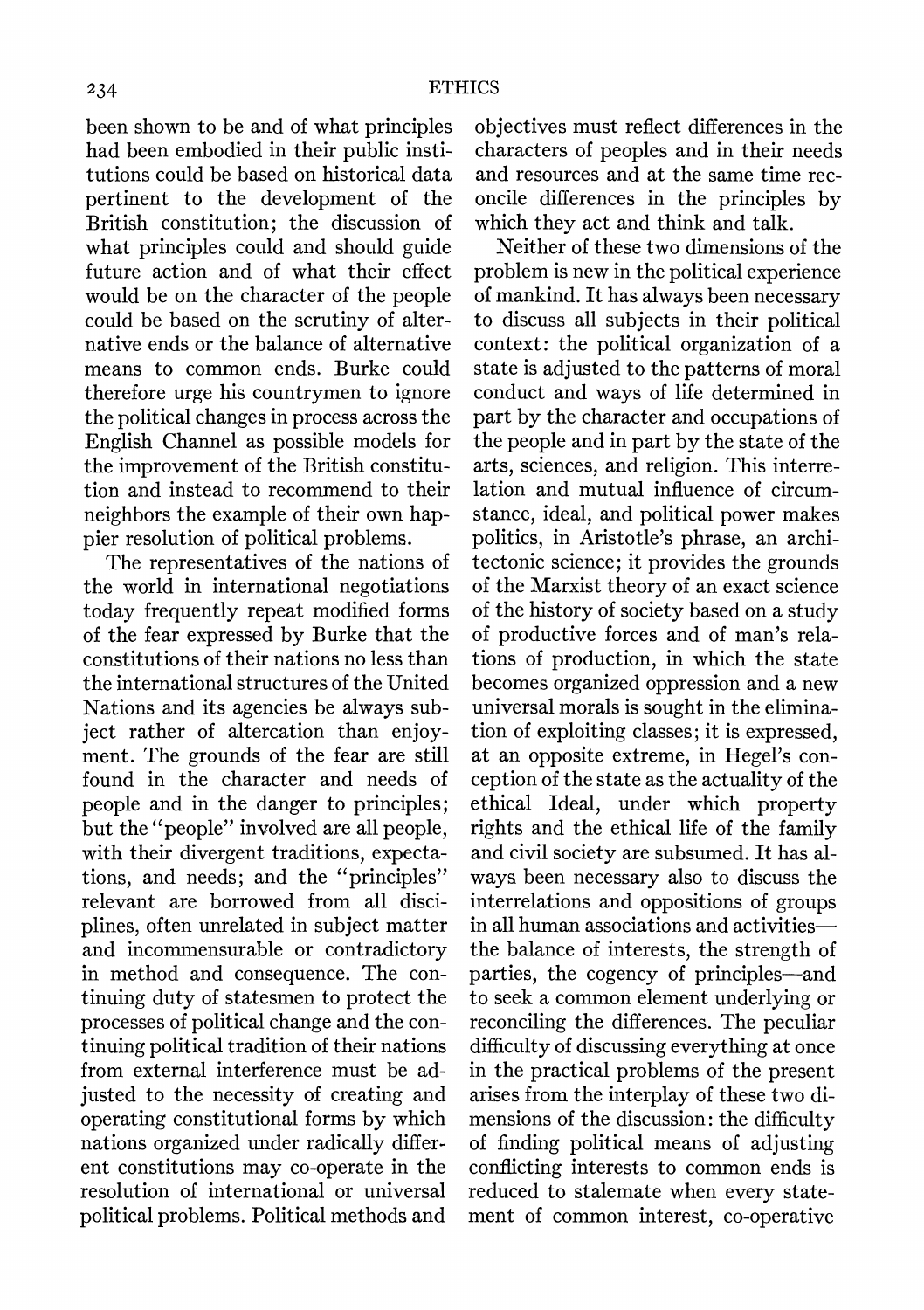**action, and general good is suspected as the partisan statement of some group; the difficulty of discovering something common or universal to peoples, nations, and ideas is reduced to sophistry and propaganda when the very effort to state doctrines, to characterize those who hold them, and to trace their consequences is suspected as ideological manipulation.** 

**The crisis of our times is not a crisis simply in economics, politics, or thought, nor is it merely a crisis in all three conjointly. It is a crisis in which economic, political, and ideological problems, each compounded by the other two, must be resolved by nations opposed in their political constitutions, economic systems, and ideological doctrines. Not only can no one set of problems be discussed independently of the other, but also no positive program of action can be limited and self-contained enough to escape suspicion as a possible device to advance interests, or to seize power, or to solidify preconceptions. Political, economic, and cultural objectives can be stated simply and in the same terms by dissentient parties, but what they mean is determined in the oppositions of power politics and in the interpretations of economic interest and moral purpose which are part of those oppositions. The political ideals of peace and security in accordance with the principles of justice and democracy may be written into the preambles of international documents, but justice and democracy have economic bases and philosophic elaborations as sharply opposed as the political systems in which peace and security are preserved by force against the threat of force. Statistics concerning food and populations, concerning disease and standards of living, concerning unemployment and surpluses of production indicate the needs of peoples, and the statement of political** 

**problems, national as well as international, has been transformed to new political purposes by the common recognition of the urgency of making available to all men the benefits of the advances of science, technology, and industry to provide more adequately against disease, hunger, unemployment, and insecurity. Yet the ideal of providing peoples with opportunities and assistance in their efforts to satisfy those needs is faced by difficulties, not only in the opposition of economic interests, but also in the opposition of economic doctrines by which the alignment of interests and the means to advance them are determined and in the political oppositions by which programs are promoted or hindered. International understanding and the use and advancement of education, science, and culture are ideals all groups may profess, but each group then faces not only the difficulties involved in achieving what it conceives as understanding but also difficulties created by differences concerning what constitutes understanding (since ideas are determined by psychological predispositions, economic interests, and party lines as well as by the requirements of fact and the principles of proof) and difficulties created by suspicion of motive and fear of deception (since ideas may be used for other purposes than those professed in their statement).** 

**The limitations that have been put on this indefinite sequence and transformation of problems, both in theoretic discussion and practical negotiation, have been of two sorts, derived, respectively, from appeal to fact and from determination of theory. The facts cited tend to fall into the triple classification on which Burke based his argument: the operations of governments, the characteristics of peoples, and the determinations of principles. One sign of the hardening of**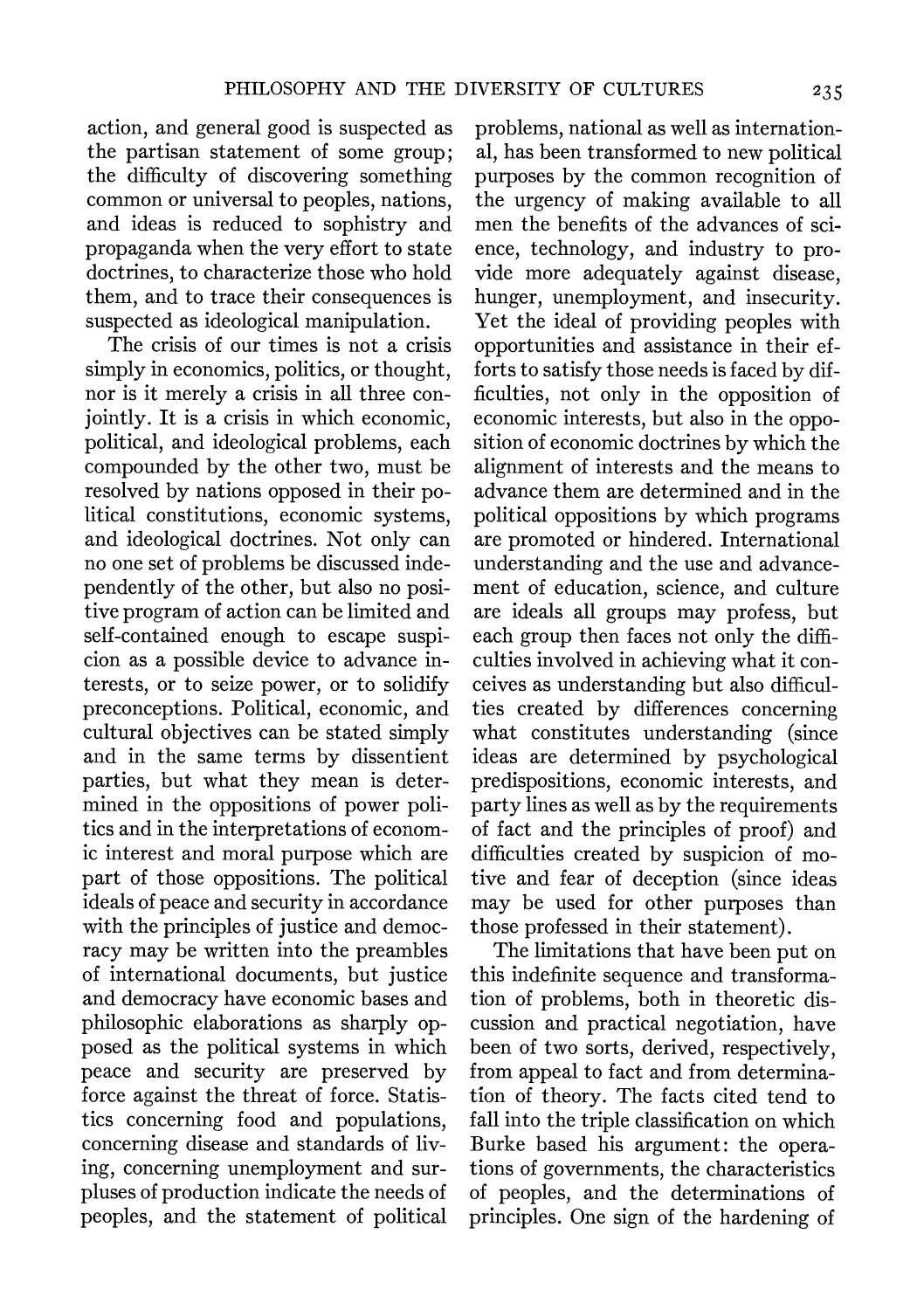**oppositions is the appearance of fixed, irreducible divisions on each of these levels. A few decades ago there was a widespread disposition among scholars to consider " sovereignty" a fiction which had lost its meanings and uses; it is now a criterion by which to test the operations of international organizations and the provisions of international negotiations, and old theoretic bases have been rediscovered and new ones have been invented for it. Experience and knowledge have amassed in recent years cumulative arguments against distinction and discrimination among men according to race, sex, color, or creed, yet the "character of nations" and the "integrity of cultures" have ceased only recently to be rhetorical commonplaces and patterns for humorous stories to become subjects for scientific investigation and platforms**  for political action. "Principles" **evoked in practical negotiations for which the theoretic formulation is ambiguous and the practical implementation in dispute; the general adherence which men profess to "democracy" and "human rights" permits almost as great a diversity in political practice as was possible under the oppositions of nations committed to democratic and antidemocratic doctrines fifteen years ago and almost as flagrant discrimination in economic practice and political oppressions. Yet each of these factual determinations has sound grounds and practical consequences, since nations are determined in their existence and operation by economic interests, political structures, and those ideal commitments which were once called "moral sentiments."** 

**The values to which nations are committed and which are endangered by political oppositions are not effectively exhibited by the appeal to facts. The second effort to set a practical limitation on** 

**discussion takes the form, therefore, of a choice of the means by which to reconcile these oppositions found in facts. As the choice of facts tends to emphasize the differences of nations, the choice of means for their reconciliation tends to emphasize differences of theory concerning the nature and locus of the problems and the sequences of steps in their solution. The nations of the world, despite their attachment to national sovereignty, must find means for effective international co-operation: world government, regional or world federation, or a strengthened form of the United Nations are proposed to provide a constitutional frame within which, at some sacrifice of national sovereignty, general universal welfare and understanding might be promoted by political institutions with adequate powers to enforce rules of law directed to peace, security, and justice. Radical inequalities among men, thwarted aspirations, and insecurity with respect to the bare minimum requirements for existence present a serious impediment to political negotiation: under the pressure of extreme need the choice between freedom and security has no meaning, and it is therefore argued plausibly that world government and universal understanding depend on discovering the common basis of values which different peoples pursue and on establishing conditions of life under which education, self-determination, and self-assistance would prepare them for political judgment and responsibility. Again, since neither world government nor the realization of a world society of interdependent and co-operating peoples is possible without understanding, it is argued that the establishment of world community must precede the institution of world government and the establishment of material sufficiency, since both have their foundation in**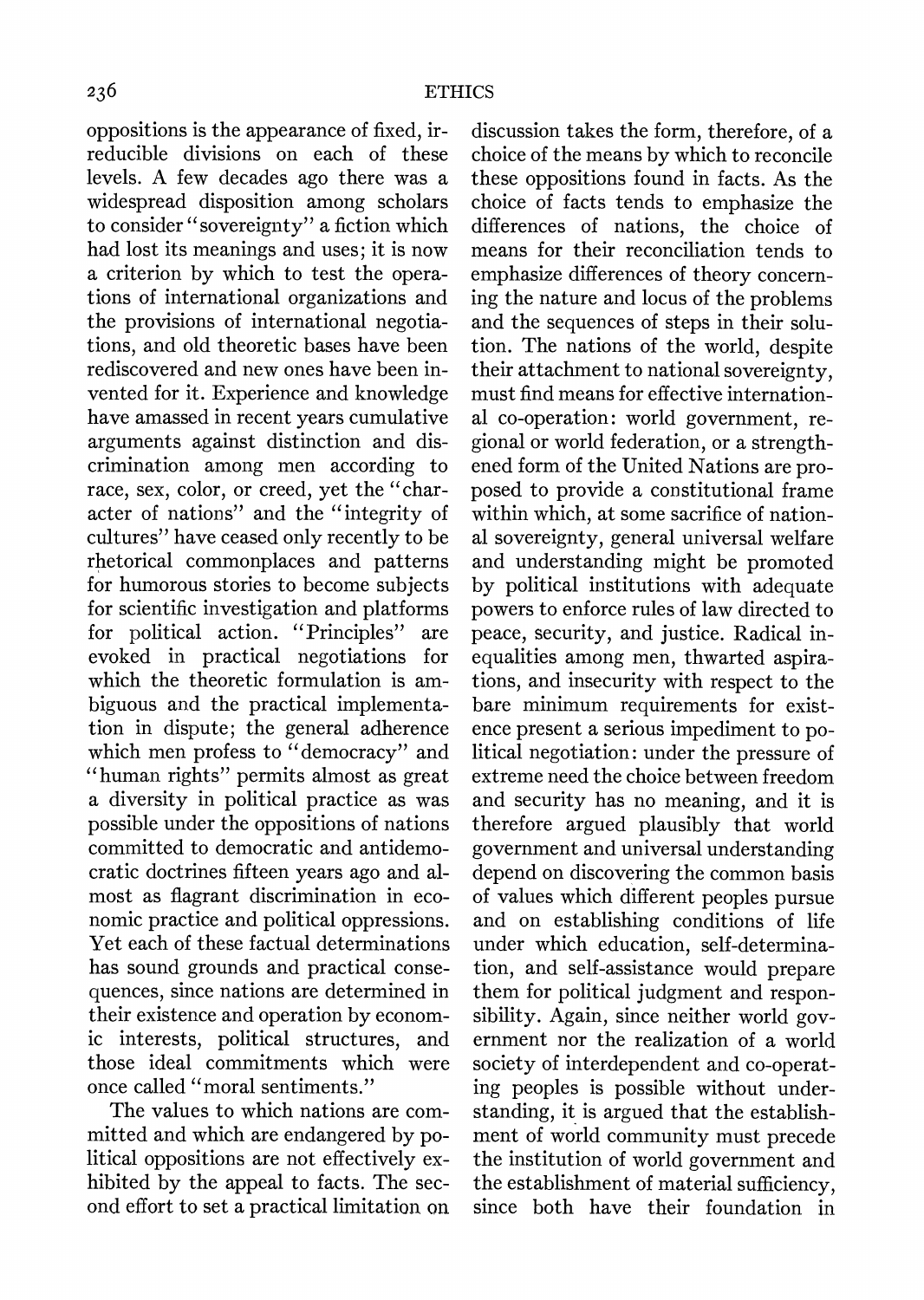**shared ideas and purposes. Finally, since the bases of revolutions are found in institutions and practices poorly adjusted to conditions, many seek the solution of contemporary problems in an economic, or political, or spiritual revolution.** 

**Not only are common interests entailed in the pursuit of particular interests and balked by differences in interpretations of how interests are secured and not only are solutions of the various levels of problems dependent on each other and inhibitive of each other, but any program of action or statement of policy may be viewed as the extension and expression of the interests of one group. The nature of the economic problems presented by the needs of men, and even the availability of instrumentalities for their solution, are influenced and determined by the rivalries of political powers and by the opposition of ideological formulations in which those rivalries are advanced. In the degree that economic problems are solved, political tensions lessen and ideological differences are reconciled; and, conversely, political co-operation and international understanding facilitate the solution of economic problems. Basic political oppositions are stated in a variety of ideological formsas an opposition between totalitarianism and democracy, between rival conceptions of democracy, or between democracy and plutocracy-which express a conception of the relation of political institutions and functions to the interests of the people and determine the way in which economic problems are conceived and economic policies are determined. All thought and expression are involved in economic pressures and political disputes. The advancement of knowledge has given man new insights into the nature of his problems and increasing control over the means by which specific** 

**problems may be solved and by which the lives of men may be enriched both by making basic values more widely accessible to men and by making more varied and higher values conceivable and attainable; but in the conflicts of powers and interests what passes for knowledge and value becomes itself a subject of conflict.** 

**The danger involved in the necessity of discussing everything does not arise simply from the immensity of the interrelated problems that require consideration but also from the diversity of the grounds, beliefs, prejudices, and passions to which the discussion must be related. Discussion is essential to understanding and co-operation, but understanding is prevented and co-operation is impeded by the suspicion or allegation that facts have been misrepresented or misinterpreted, values and threats to values have been misstated, and actions and intentions have been concealed in erroneous and propagandistic formulations of problems adapted to partisan commitments. When discussion ceases to be a statement and test of hypotheses and becomes, instead, a manipulation of arguments for unquestioned preconceptions, efforts to solve economic problems are brought to a stop by oppositions of economic systems, political institutions conceived to facilitate the co-operation of nations and parties are used in the oppositions and alliances of political powers, and analyses to clarify ideas and principles and to discover means for achieving ideals become devices in the oppositions of ideologies. Discrimination, force, and propaganda are masked as right, justice, and truth. The pattern is the same whether one begin with the interests of one group or with those of the whole and whether the oppositions of interests are conceived to be fundamental-**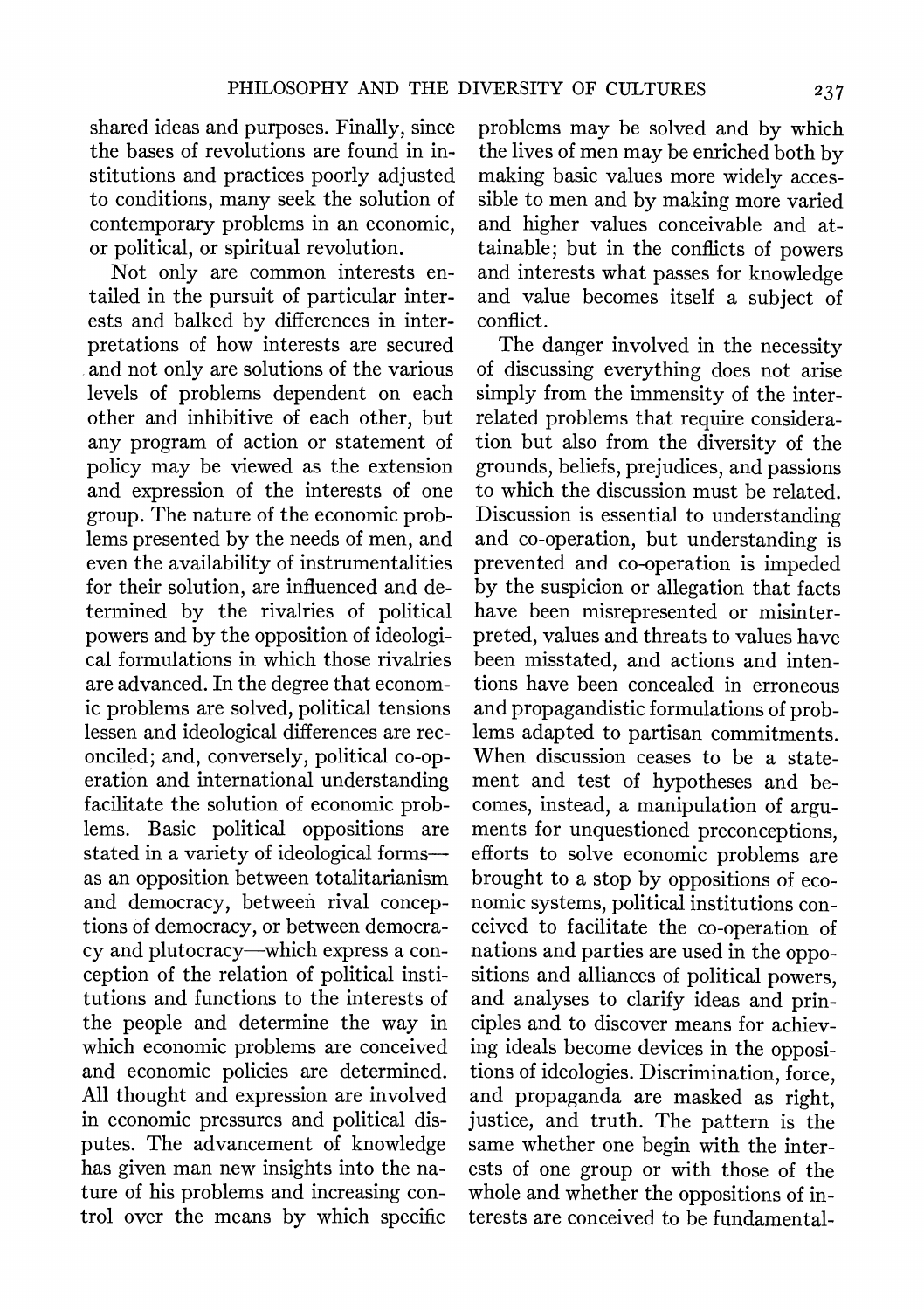**ly economic, political, or ideological. Any form of solution depends on the integration in common action to common ends of a diversity of interests, institutions, and doctrines; and progress in the solution of any one problem-economic, political, or ideological-may be questioned because of unwarranted commitments in terms of the other two. Simple polar oppositions frustrate the integration of nations in the achievement of common ends because each of the opposed parties can profess to suspect that it has been tricked into an unstated abandoment of legitimate claims and an indirect imposition of an undesirable uniformity. Understanding is not based simply on reason, nor are its consequences or its alternatives purely intellectual. Need, fear, and confusion force the simple division of mankind into opposite camps when understanding fails; and interest, power, and deception take the place of understanding in that opposition. The necessity of discussing everything is a danger because any formulation of problems is limited to relevant facts and to a basic analysis and is therefore liable to criticism for having omitted essential data or for having neglected possible methods of analysis and action. Moreover, since no one set of problems can be discussed independently of the others, the solution of any problem commits its proponents to positions with respect to others, and the criticism of any proposed solution opens to suspicion the interests, affiliations, and arguments of those who, in advancing it, subordinate other problems to the statement of any one problem.** 

**These dimensions of shifting formulations and grounds of argument do not set an insoluble dilemma when they are recognized as constituting the characteristic form of the problems we face. The preservation of ways of life, operations of** 

**law, and methods of thought must be adjusted to the existence and probable continuation of other habits, institutions, and convictions by the discovery of principles of universality underlying difference, by the inauguration of co-operation to common purposes despite difference of principle and reason, and by the effort to enhance the peculiar values of each by adjustment to the others rather than to destroy all by negation, assimilation, and reduction to uniformity. The political problem turns on the establishment of a constitution and of common rules of law by nations which operate under different political constitutions, economic systems, and dominant ideologies. Facts of social relations and theories of ethical and aesthetic judgment are part of the political problem. As a consequence, the problems of philosophy cannot be limited to the construction by each philosopher or by each school of a set of principles with which to explain everything and to refute all other philosophers but must include the problem of the communication of meanings and the translation of arguments as they affect common ends and common courses of action from one set of principles to another. The problem of the relation of peoples and cultures is not limited to the determination of the distinctive way of life and design for living of particular groups or the fashions in which it is modified by internal conflict or evolution and external influence or pressure but must include the problem of the emergence of value and novelty as well as the criteria of choice and preference entailed in that emergence though not uniquely determined by existent facts or historical derivation.** 

**The tendency of philosophers to explain all things is as ancient as their differences concerning what that single explanation is. Some philosophers hope to**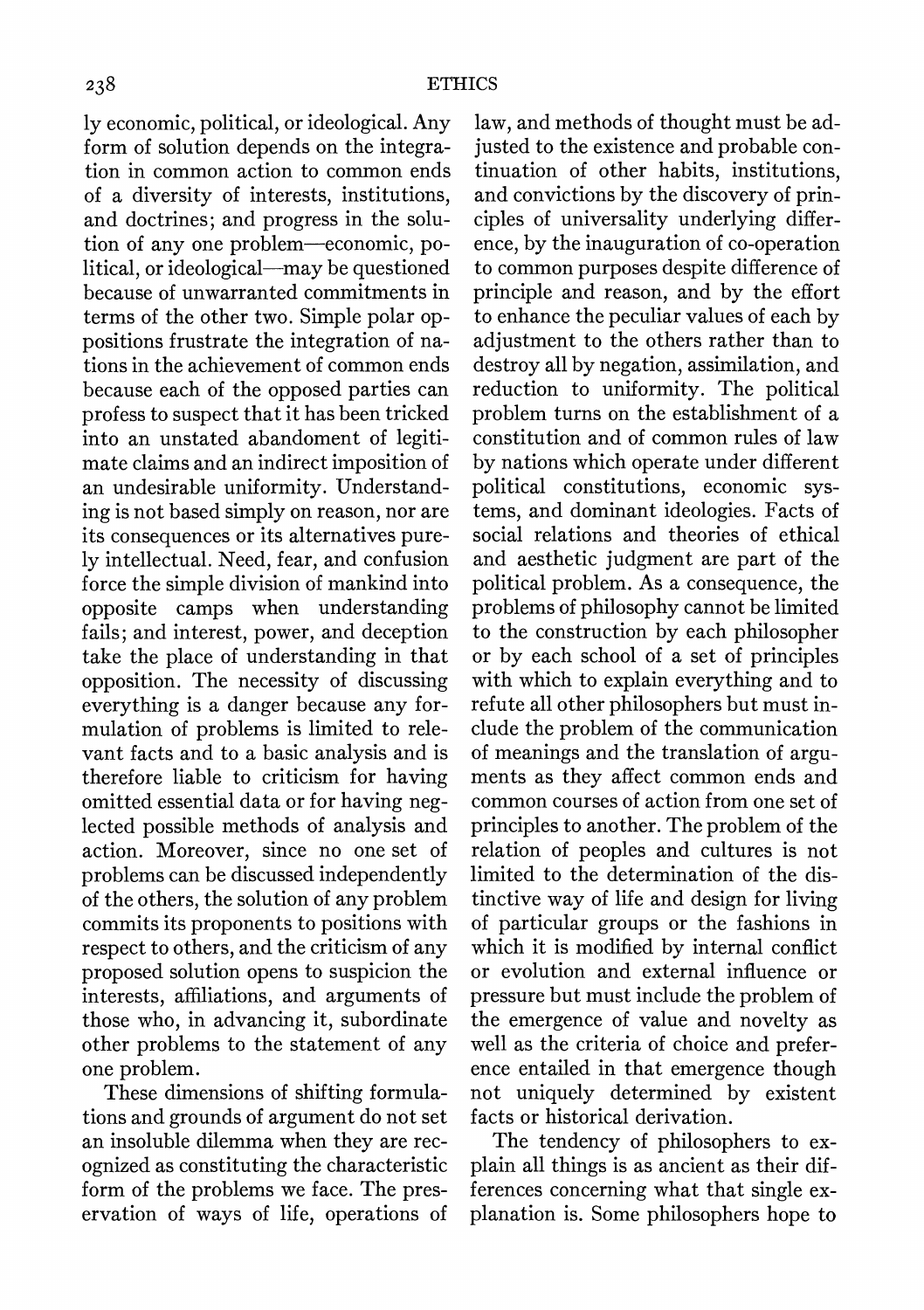**make philosophy practically useful in political decisions by using the "scientific method" to establish philosophic principles in concrete and existential reality or by relating moral and political judgments to the principles of natural science; but scientific method is differently conceived and practiced in the different philosophies that have codified their analyses in schools-in phenomenology, positivism, Thomism, pragmatism, and dialectical materialism-and communication between scientists is impeded by what seems to Western scientists a political determination of scientific doctrine in the Soviet Union and by what seems to Soviet scientists an economic and ideological distortion of scientific principles and methods in the West.** 

**The tendency to explain art, ideals, and purposes in terms of the cultural conditions and circumstances of men is as old as philosophic speculation, and the principles on which those explanations have been based are just as numerous as philosophies. Some anthropologists hope to make the knowledge of the dynamic interrelations among cultures practically useful in political decisions by using traits of society-such as their flexibility in making status and functions acces**sible to members of the society-as cri**teria of value and by using devices of interaction and co-operation as substitutes for criteria of knowledge and freedom; but what should be done is not determined by patterns of behavior or by what is habitually done or by the ways in which such structures of conduct are usually modified.3** 

**Philosophers have no difficulty in treating facts, or anthropologists in treating ideals: indeed, anthropologists can solve the problems of philosophers and explain their principles by their social circumstances, and philosophers can** 

**return the compliment by interpreting the facts of anthropologists by analysis of their philosophic presuppositions and basic principles. The interrelations of problems encountered in practical political action, however, set a new task for both the philosopher and the anthropologists. The new dimension in the philosophic problem is not to relate philosophic principles to concrete realitythat is a task in which philosophers have always engaged and in which they have always found the weakness of their opponents-but it is the task of adjusting a given philosophy to explanations and courses of action derived from other principles. The new dimension in the problem of the relations of cultures is not to explain principles and values by their place in a culture and the esteem in which they are held but to discover in the contacts of cultures the relations between what is desirable and what has been the object of desire or of habitual preference. The intermingling of problems is not the final vindication of one science, or of one faith, or of one model of reality against all other forms of metaphysics but the indication of a new need to broaden the scope and application of each discipline. If political problems have cultural and ideological dimensions, philosophies must not only treat ethical and aesthetic judgments but must also examine the forms which those judgments must take under the operation of political power, their relevance to actions accessible to the rule of law, and their possible influence on the social expectations which make conventional morality. The study of cultures must not merely present the historically derived systems of designs for living in their dynamic interactions and interrelations in which political and ideological characteristics are given their place but must also discern in diverse de-**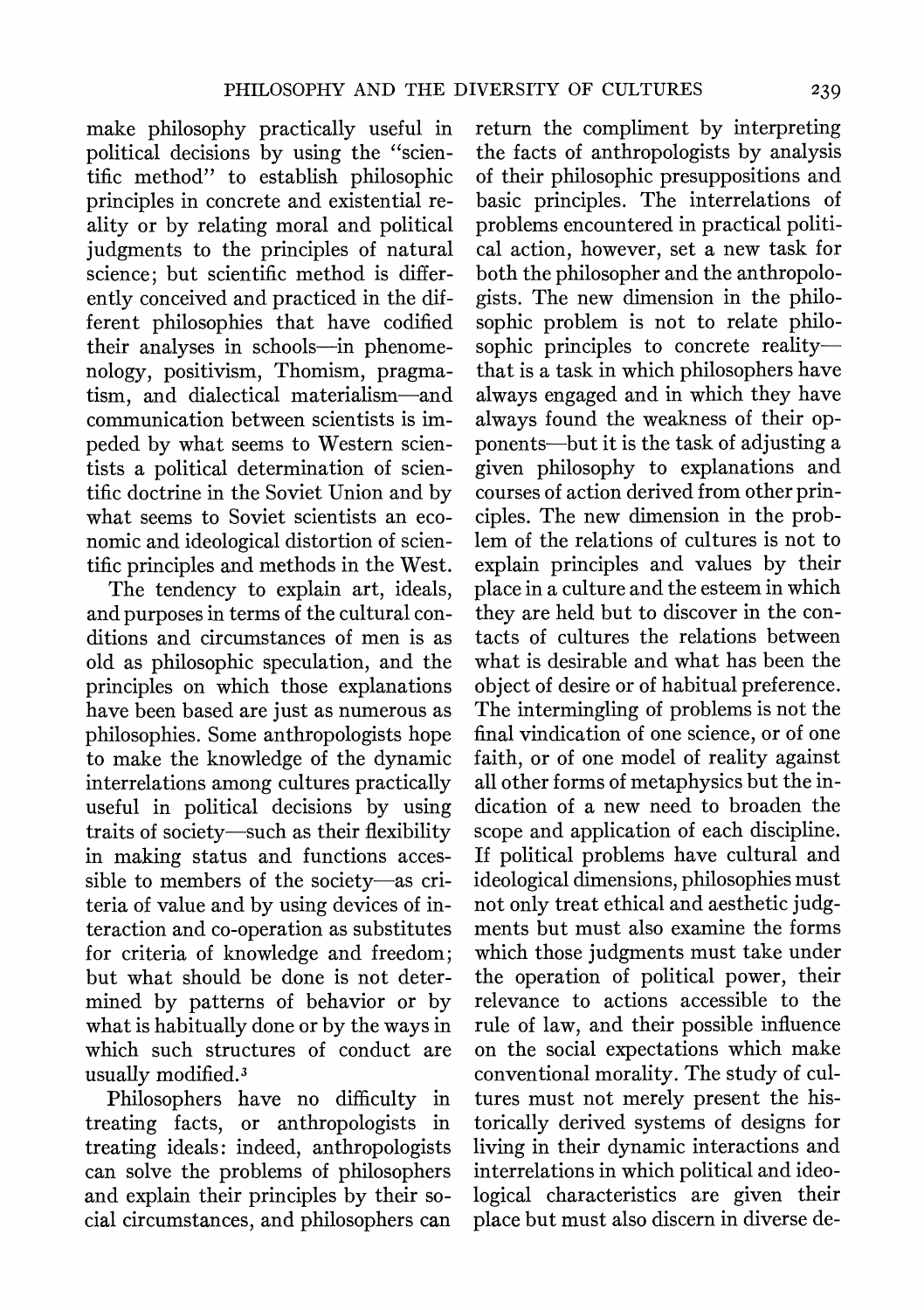**signs of living the conditions and conventional understandings which are the common bases of political co-operation and the values of art, science, religion, and philosophy which are the ends of human life and the explanations of cultures.** 

### **II. ASPECTS OF CULTURES**

**The need to find common bases of communication and action among different peoples and the interpenetration of social, political, and intellectual influences in the determination of their differences define the area and dimensions of cultural problems. All regularities and approximations to regularity in the conduct of men can be described in terms of the habits and ways of life established, transmitted, and valued by groups of men associated in common circumstances and purposes. Groups are not distinguished from each other because of fundamental differences in "nature" or because of rival convictions which can be tested for their objective "truth" whether the groups be classes, races, nations, religions, or any other forms of association that set one group of men apart from the others-yet differences are recognizable in the physical and spiritual behavior of men and women, in styles of art, in basic convictions and beliefs, and in approaches to abstract thought, which are marks at once of the individual and of a group of which he is a member.** 

**All forms of human behavior may therefore be described in terms of the ways of life and the patterns of conduct valued by groups; political institutions, art forms, religions, and philosophies no less than the organization of the family, the divisions of labor and function, and the forms of domestic utensils enter into the description of such ways of life. Any** 

**aspect of human conduct or association may, again, become pertinent to the effectiveness of political action or, in turn, be influenced or controlled by the rule of law. Political problems are determined, on the one hand, by the necessities of social circumstances and cultural attitudes and, on the other, by ideals and knowledge; and political action affects both so powerfully that politicians are sometimes tempted to try to make realities of cultural myths promulgated to citizens for motivation and acquiescence and to make truths of predetermined principles and methods imposed on scientists and philosphers for acceptance and verification. Any aspect of human conduct or association, finally, may be made the subject of expression, examination, or evaluation in art, science, philosophy, or religion; and the values so embodied and tested are manipulated in political ideologies and transformed in social attitudes and beliefs. Spiritual aspirations and preachments have frequently been sufficient to solve the problems of some men by withdrawal from the group or from the "world" and by control of immoral or antisocial impulses; but philosophic and religious systems of ethics, although they are sometimes criticized for not supplying the motive as well as the grounds of action, are not substitutes for the social expectations of conventional morality, and they are notably unsuited to deal directly with either the things that are Caesar's or the methods employed by Caesar. Yet, when the facts of social relations or the methods of political controls are stated, the objective description and the practical policy depend on purposes which turn the attention of the inquirer or the lawgiver to principles borrowed from the analyses of scientists**  and philosophers—to biological, physio**logical, psychological, social, economic,**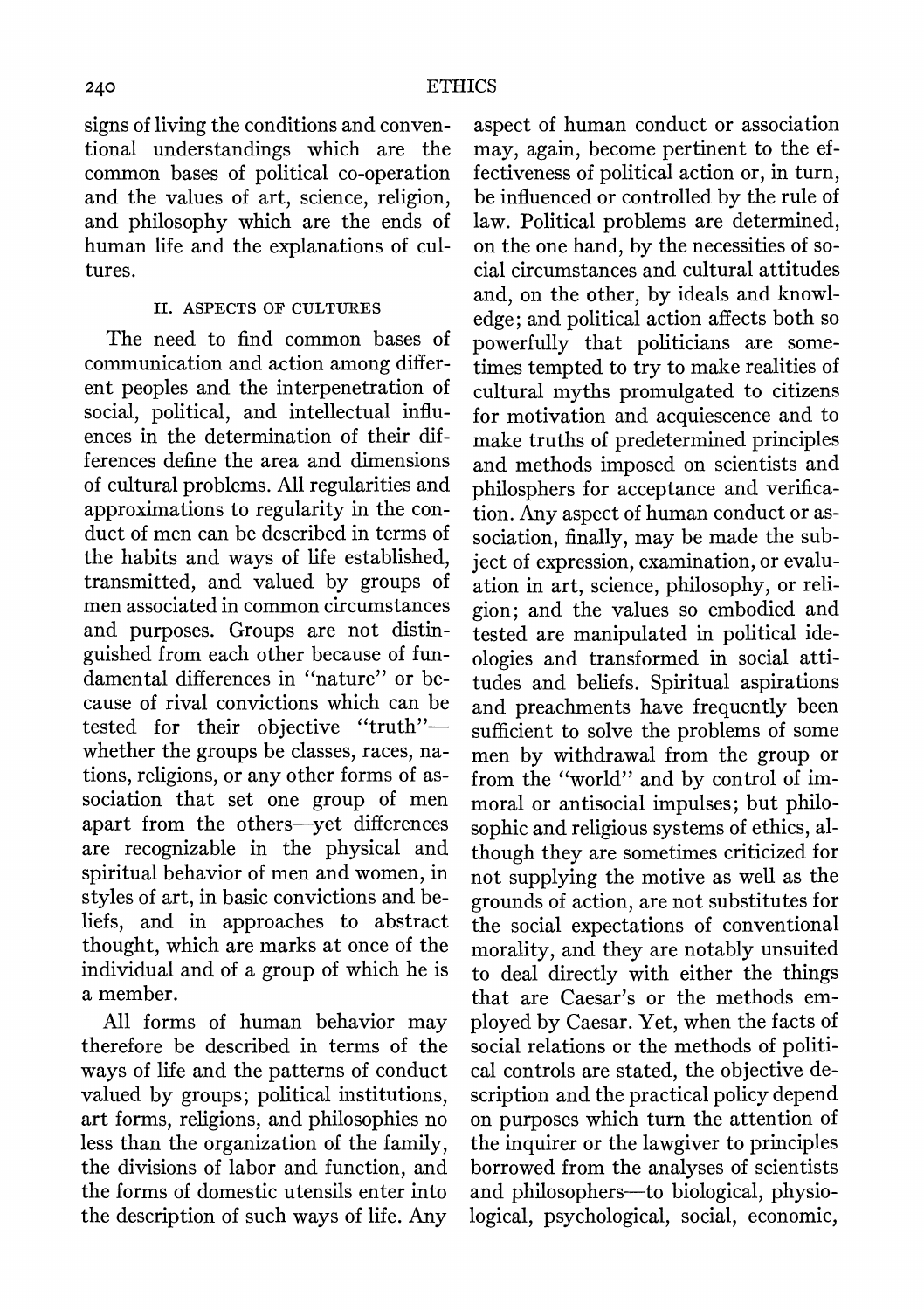**moral, or spiritual elements in the nature of man and to patterns of life, modes of production, rights and duties, natural law, and transcendent values.** 

**The aspects of cultures which emerge from the close contacts of cultures and the practical needs of communication and co-operation are delimited and distinguished from each other not by the inclusion in one aspect of traits of conduct omitted in others but rather by the socially relevant mode of determining ways of life and conduct which is characteristic of each aspect. Cultures may be described in terms of historically derived patterns and socially valued habits for which data may be found in all human activities and functions, including political institutions and rules of law, constructions and influences of the fine arts, religious rites and dogmas, and all forms of intellectual inquiry and speculation. The political problem, enlarged from national to world dimensions, encounters these same data. The establishment of peace and security is a problem, not merely of bolstering the status quo and elaborating measures calculated to avoid armed hostilities, but of establishing an order extended to all peoples and fitted to their just expectations. A peaceful order must be adjusted to their needs and resources, and it must reflect and in turn influence their character, that is, their habitual attitudes and understandings. The establishment of such world order depends on using available knowledge and providing for its increase and dissemination and on broadening the applications of wisdom. The cultural heritage, finally, is determined in patterns which have resulted from innovations in action, thought, or expression of individual human beings engaged in the solution of problems which become in their abstract formulations social, economic, religious,** 

**aesthetic, ethical, philosophic, or scientific. The conscious, critical examination of these activities and their clarification relative to the ends they serve must discover that they are determined, not only by social conditions from which they arose or in political power and controls by which their external manifestations might be inhibited or advanced, but also by the standards of aesthetic, ethical, and scientific judgment.** 

**These three aspects of cultures-the social, the political, and the humanistic -may be discerned in any group of social facts or activities. The social aspects of "philosophy" considered as a cultural phenomenon, thus, are found in the customs, beliefs, and doctrines in which a people during a period express their common attitudes and describe or justify their common conduct. It is in this sense that historians of cultures are able to describe the "philosophy" of fourth-century Greece, first-century republican Rome, or thirteenth-century Paris. The humanistic aspects of "philosophy" considered as a cultural phenomenon are found in the efforts of thinkers to organize in accordance with principles of explanation and inquiry, of criticism and guidance, the interpretation of human activities and of the phenomena and natural circumstances which are the context in which human activities and inquiries are developed. It is in this sense that philosophers discover that there were many competing philosophies in fourth-century Greece, in thirteenth-century Paris, and even among the practical Romans of the Republic and that the basic principles to which appeal is made recur in the history of thought and in the regions of the world. The political aspects of "philosophy" considered as a cultural phenomenon are found in the institutions and regulations designed to control the conse-**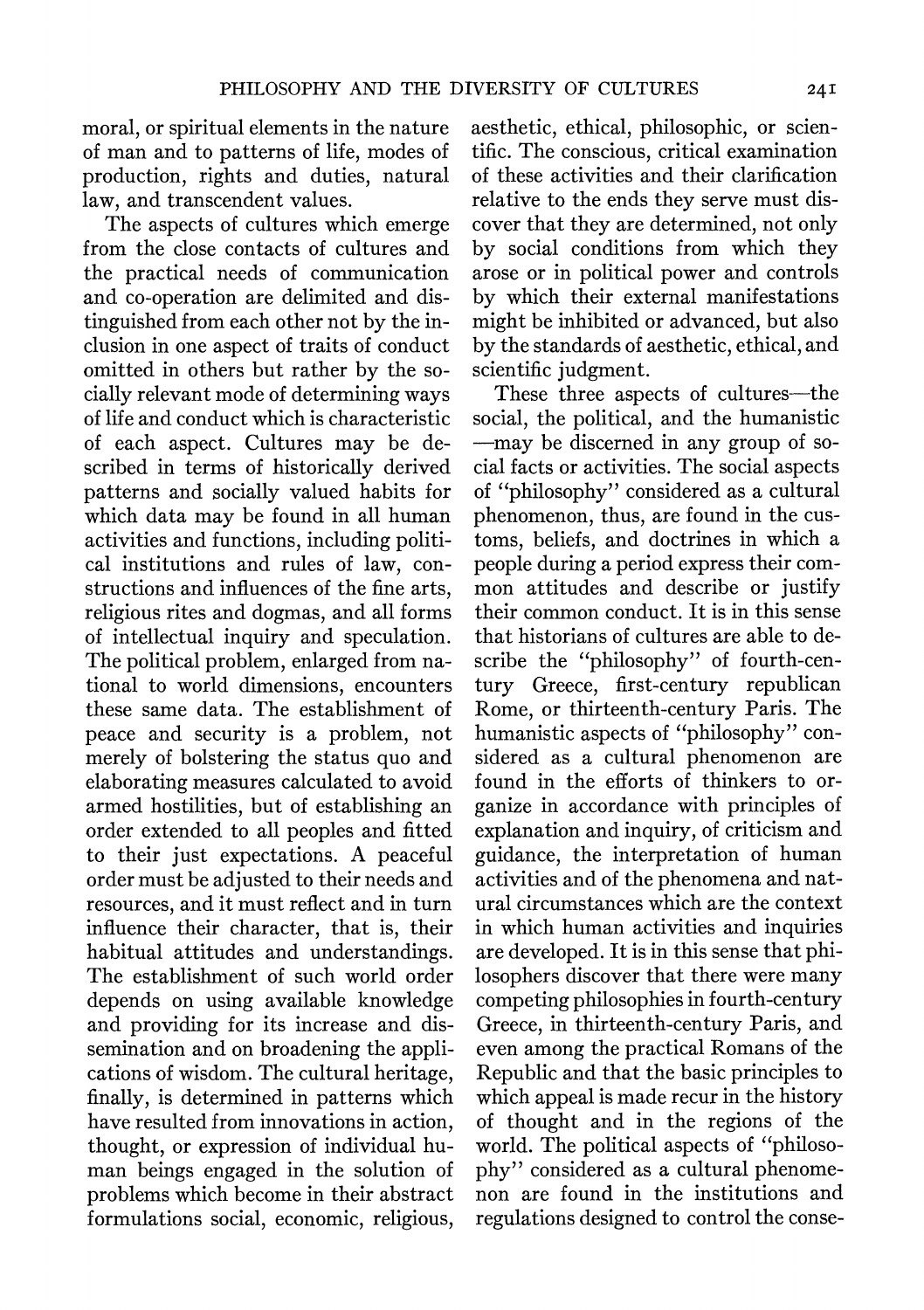**quences of the actions of individuals and groups within the necessities and potentialities determined by the social basis and relative to possible ideal realizations. The political problem thus transforms the problems of philosophy as conceived under both its social and humanistic aspects: it sets the problem, on the one hand, of translating what are conceived to be the attitudes and the customs of a people into terms of the needs and motivations accessible for political action and, on the other, of translating the formulations of value and ethical judgment into ideals to be achieved by common action despite differences of motivation and ideology.** 

**The characteristics of cultures may be discerned, in the first place, then, in the social aspects of human action and cooperation-in the patterns, recognizable as forms of conduct and transmissible from generation to generation, which appear in the behavior of men and in the determination of their functions. Forms of group behavior are, however, distinguishable from the cultures of which they are signs, and anthropologists sometimes differentiate "society" in the sense of a group of people who have learned to live together from "culture" in the sense of the distinctive ways of life of such a group of people.4 The distribution of functions and the division of labor required for the production and exchange of goods and for the common life constitute the organization of societies, while the customs and beliefs which hold societies together and enable them to survive are expressions of their cultures. The distinction is seen in its limiting case in subhuman societies, like those of the social insects, which are culture-less, whereas every human society is possessed of a characteristic culture, and every culture presupposes a society.5** 

**Cultures may therefore be studied in the conduct of peoples and in the cumulative traditions of the transmission of patterns of conduct with their lags, interruptions, and intrusions of novelty. So viewed, cultures are the material traces of ideas and ideals in the habits of men; and the actions, productions, and convictions by which men adjusted themselves to the conditions in which they found themselves or which they continued from some earlier adjustment of the group after the utility of the habit or the truth of the conviction had ceased may be examined for information, not about the circumstance and materials to which they were applied, but about the group. The categories of explanation and interpretation of the regularities or dynamic interrelations of cultural forms and significances are found in the subcultural social grounds and conditions of those forms. As Kroeber puts it, "cultural constants," like family, religion, war, and communication, appear to be biopsychological frames variably filled with cultural content, and "custom is a psychobiological habit on a social scale carrying cultural values."6 The cultural content is not determined by the container, nor, again, is it determined by abstractly conceived standards of survival value, utility, or moral good. Social life depends on "conventional under**standings"<sup>7</sup> which in turn depend on cri**teria later uncovered in critical inquiry. The ideas which influence social and cultural relations do not first come into existence, or begin to operate, upon the formation of an abstract expression for them. On the contrary, abstract expressions of such ideas may be viewed as the results of analysis of the concrete experiences which the ideas rendered possible in the group; and intelligent interest in the social expectations of conventional**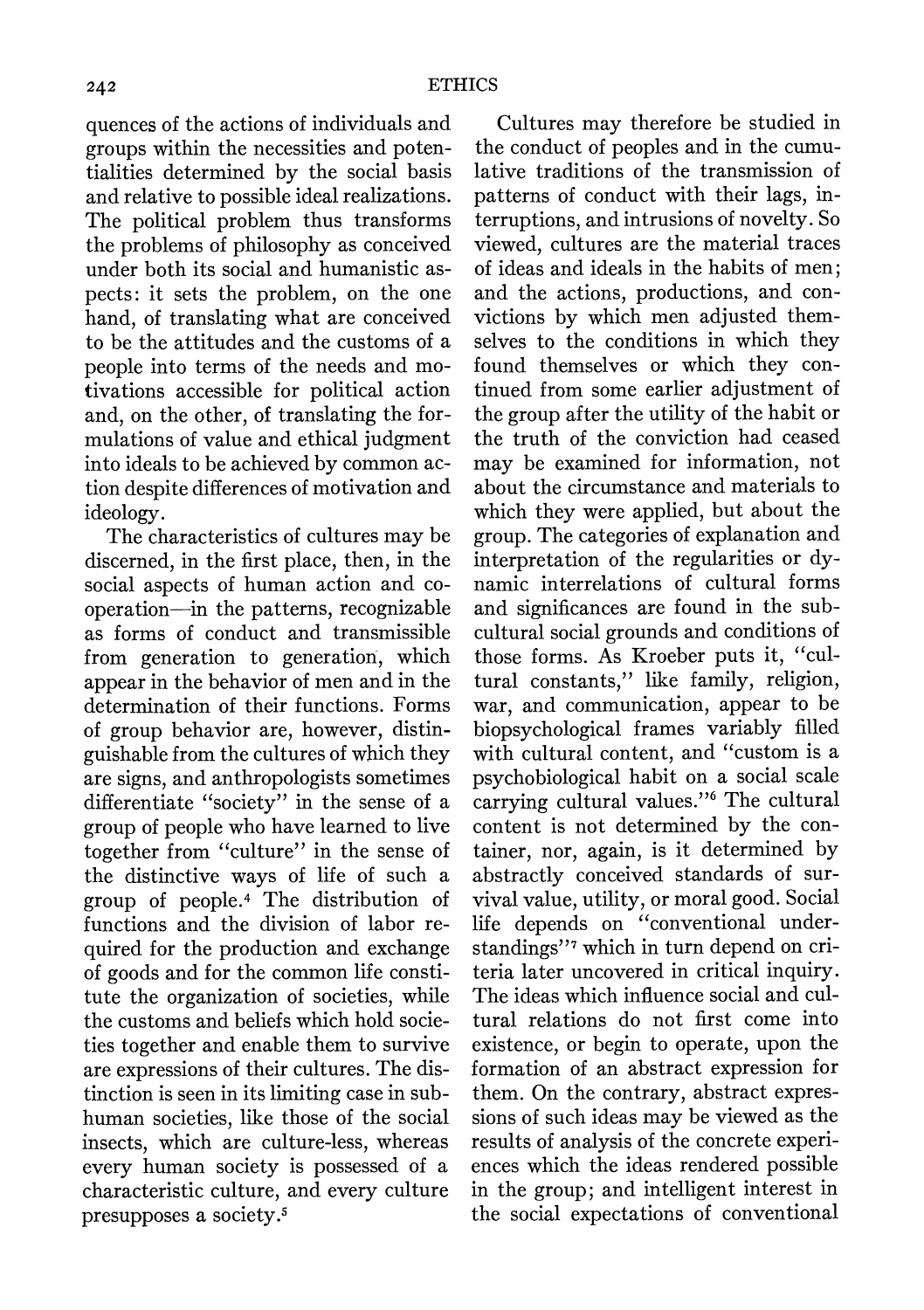**morality may in this manner yield either the philosopher's principles of ethical judgment or the anthropologist's description of national character, depending on whether the ideas are viewed in relation to the motivations of persons or to the internal pressures of groups.** 

**Cultures are dependent on man's capacity for conceptual thought and articulate speech. Primitive cultures no less than technologically advanced civilizations are compendent bodies of beliefs and interrelated devices for the communication of meanings adapted to the ends of the society or derived from traditions which were once adapted, or seemed to be adapted, to those ends. They are tested, when questions or conflicts occur, by the consequences to which they have been related and for which they should account against rival meanings and beliefs suggested by the internal movements and the external contacts of the culture. Cultures provide the grounds for conduct and behavior thought to be effective in the society in the resolution of the problems which bring men into association, endanger their continued association, or originate in their association-self-preservation, provision of food, shelter, and mutual protection, the nurture and training of children and their initiation into adult status, the stability and continuity of the society, the advantages and pleasures of human association, and the establishment of continued expectation of satisfactions and confidence in accepted explanations -and cultures are tested by the success of traditional behavior. The stability and continuity established on custom and belief are dislocated or interrupted, and cultures are modified, by crisis or progress in experience and knowledge within the group and by war or other contacts with other cultures.** 

**The development of internal tensions and the danger of external aggression in a society lead to the differentiation of political institutions and political authority from other forms of social structure and other forms of social sanction. The characteristics of cultures may therefore be discerned and studied, in the second place, in the political aspects of human association and co-operation-in the functions and interrelations of officers empowered to enforce rules of law. The political aspects of culture are those pertinent to the regulation of common life by the control of the material and indirect consequences of personal or group transactions. They are found in the external actions that can be controlled by law and in the motives by which adherence to the law may be induced; they are marked by the establishment of clearly defined agencies of enforcement and by an effort to achieve clear communication 'and definite attachment to principles of regularity. The distinction between the political and the social aspects of cultures is not a separation of entities but a differentiation of traits in the complex of human associations in accordance with modes of associations which evolve in the development of society and coexist in the more advanced forms of national states. Law cannot be separated sharply from custom in primitive societies, and even in the modern state the public is not easily differentiated from the numerous forms of private association. Yet the analytical signs of the emergence of the public or of the need for it are unambiguous: in the social examination of the conduct of a group, including its political institutions, actions and decision are related to the characteristic "way of life" of the group and to the problems which that way of life solves or raises; in the political examination of the**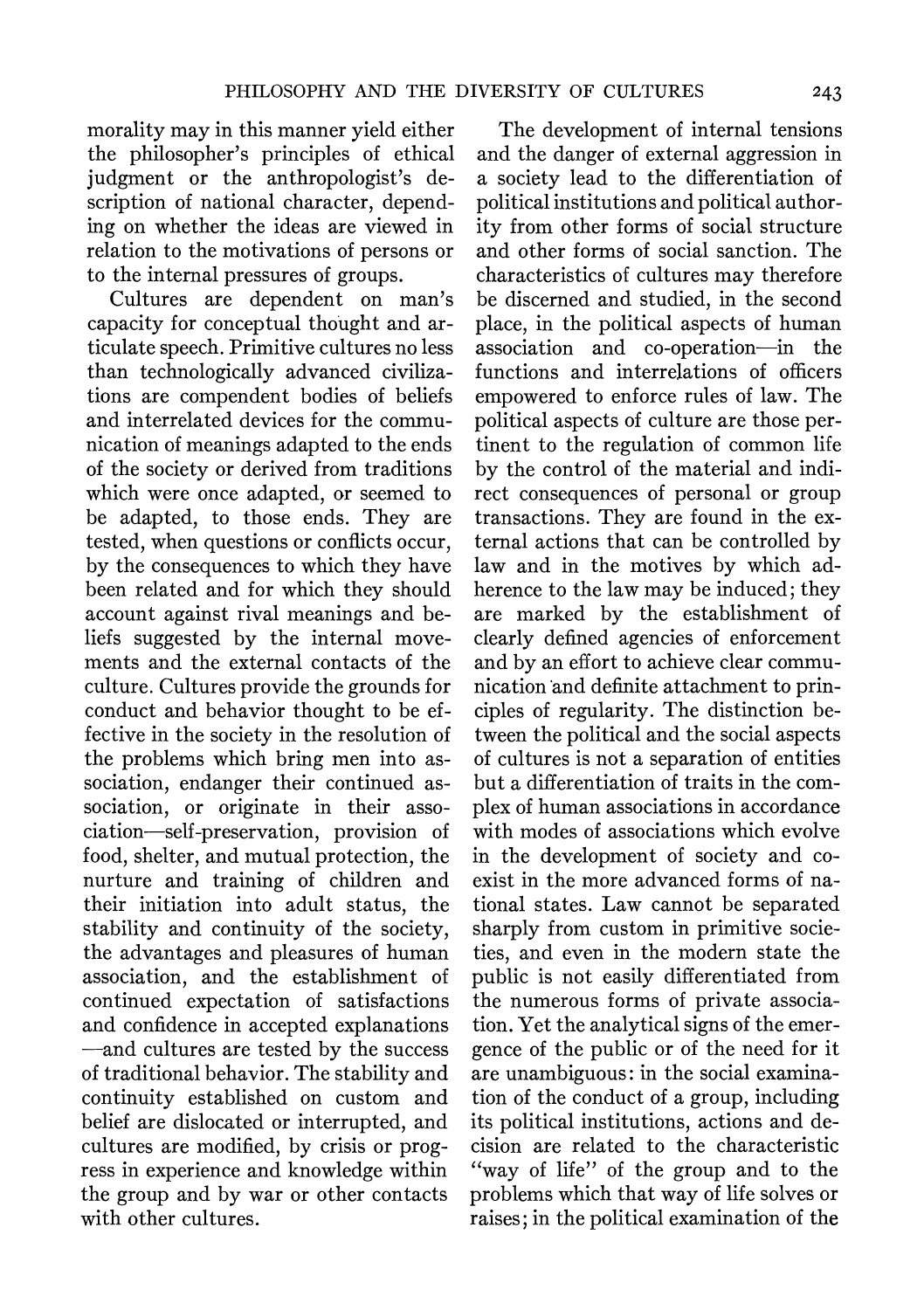**conduct of a group, including the actions of individuals and private groups, actions and decisions are related to consequences which are judged and regulated relative to the "common good."** 

**The differentiation of functions determining these two aspects of cultures appears even in the analyses of philosophers who do not separate "society," "culture," and "state" and who depart from widely different data and assumptions. John Dewey distinguishes the state from other forms of social organization by the consequences which flow from it and by the instruments of control which it employs. All forms of association -religious, artistic, scientific, educational, industrial, commercial, recreational, even in such varied manifestations as political parties, trade-unions, and pressure groups-produce distinctive consequences. When these consequences are appreciated intellectually and emotionally, a shared interest is generated, which in turn transforms the nature of the interconnected behavior. The distinction between patterns of co-operative action and forms of shared interest goes beyond the distinction between society and culture, since it is possible to have a human society without that conscious appreciation of shared interests which constitutes a community, while all human societies have a minimum culture. In any complex society, the community and the public emerge at the same time. Since all modes of associated behavior have extensive and enduring consequences which involve others beyond those engaged in them, the state is necessary as a form of association to regulate those consequences by the actions of public officials. Rules of law are, then, the institutions of conditions under which persons make their arrangements with one another, and the problem of the public is fundamentally a problem of communication.8** 

**Similar distinctions enter a totally different philosophic context and structure when Plato analyzes the formation of the state in three stages:9 first, the association of artisans, husbandmen, and tradesmen, determined by the division of labor to the end of providing a minimum of life, in which justice and injustice are found in the relations of citizens with one another; second, the luxurious state enlarged to provide the amenities of life, which leads, as a consequence of enlarging, to wars and to almost all the other evils, private as well as public, found in**  states;<sup>10</sup> and, third, the further enlarge**ment to provide guardians, still according to the principle of the division of labor, for the defense of possessions against external invaders and of values against internal dangers. Plato's construction, like Dewey's analysis, finds the state first in the functions of officials in controlling external actions and encounters problems of meaning, communication, and value in the examination of the consequences of those actions. In the perfect state, which Plato was convinced never existed and never will exist, the wisdom of the philosopher-king would provide an answer to these problems based on true principles and sound demonstration; but in actual states they must be met by two related devices, the provision in the promulgation of law of adequate power for its enforcement combined with peruasion in the prelude to the law suited to win approval for the law by the citizen.": Cicero treats the same distinctions, but he begins with the importance of speech and communication in the development of society, culture, and the state. Speech and articulate thought differentiate men from brutes, and the inquiry after truth leads not only to knowledge and the arts but to the virtues and the associations of men in society and the state. The eloquence cultivated by the orator is mere-**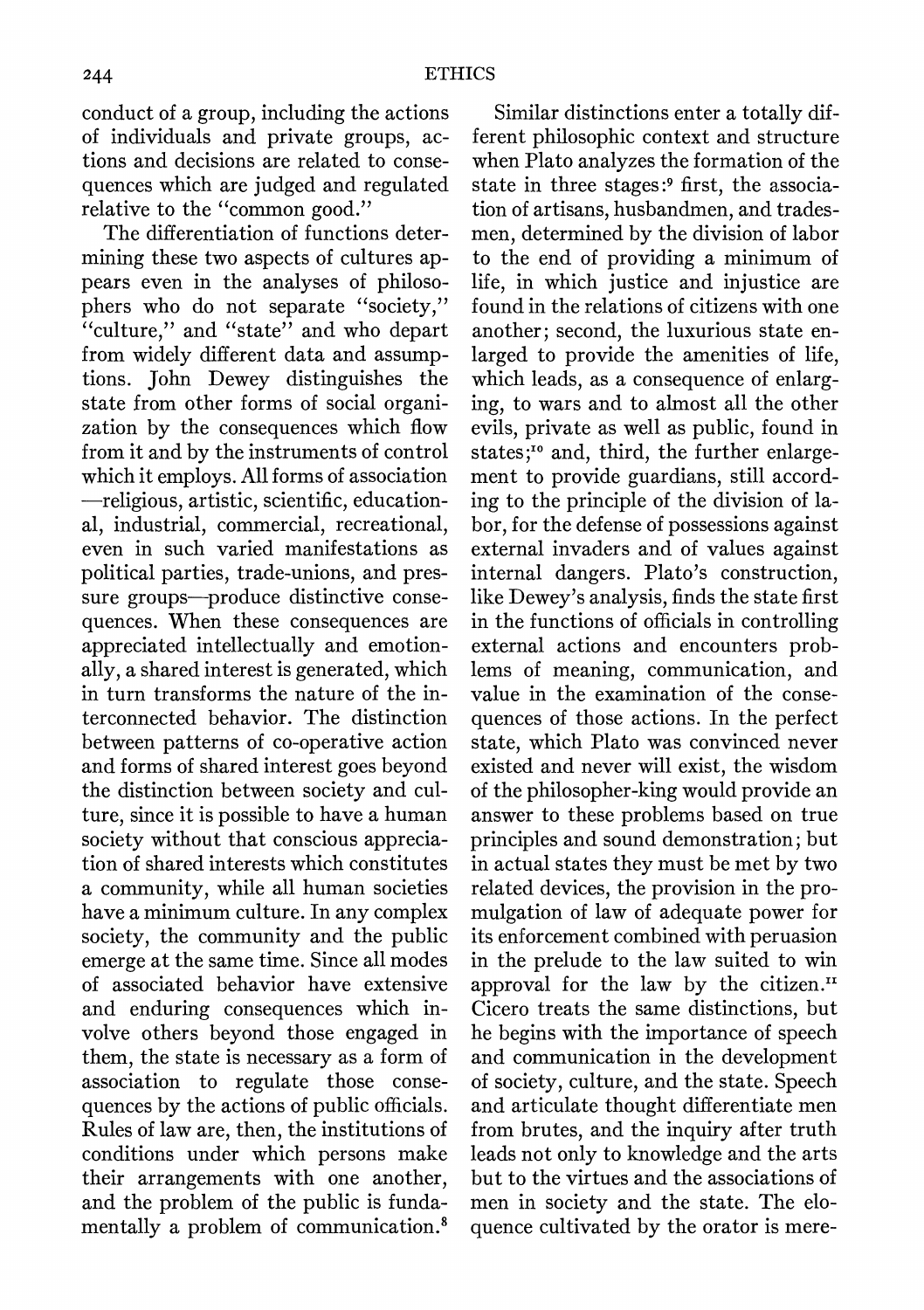**ly the art of using this faculty of communication among men and of reproduction of thought in words. But the highest achievement of eloquence is to have gathered "scattered humanity in one place," to have led mankind "out of its brutish and rude existence to our present condition of culture as men and as citizens (ad hunc humanum cultum civilemque deducere)," and to have given shape, "after the establishment of states, to**  laws, tribunals, and civic rights."<sup>12</sup>

**"Society" and the "state" serve to isolate aspects of cultures which are closely related in their factual bases but distinct in their functional operations. A society is a structure of behavior and of functions of men associated in action and in life; a state is a structure of officers and of laws established to maintain conditions of communication and community by the control of consequences of actions. A culture is a structure of customs and of beliefs uniting men in societies and determining, both within societies and in the relations of societies to each other, attitudes and expectations which require for their harmonious adjustment the controls of the state. The social aspects of cultures are the material traces of ideas and ideals in the habits and associations of men; the political aspects of cultures are the instrumental uses of ideas and ideals to establish, preserve, or transform community among men. Political organization depends on instrumentalities to control the actions of individuals and groups and on common habits or recognition of common interests sufficient to make those instrumentalities effective. Despite recurrent efforts in the political history of states to control the attitudes, intentions, and beliefs of men, the effective operation of political agencies is limited to inducements and penalties which control overt actions with respect to their external consequences on** 

**others. The politically relevant aspects of cultures are therefore externally determinable traits connected with provisions for security, acquisition and use of property, and distribution of honors. Political philosophies which treat the relation of the individual to the state in terms of their respective rights and duties range, for this reason, between the extreme in which only the life of the individual is inalienable (as in the case of Hobbes's analysis of the social contract) to the extreme in which a wide variety of freedoms is included under the property rights of the individual (as in Locke's formulation of the grounds of natural rights).** 

**The differentiation of the political from the social aspects of cultures, consequently, has important bearings both on theory and on practice. In theory the broadened scope of world political problems has given a new relevance and practical importance to the subordination to the state of all other forms of association and cultural values in philosophies, as diverse as those of Plato and Hegel, posing issues which are immensely simplified and distorted in discussions of the "open" and the "closed" state. In practice not only has the control of all actions, including thought and expression, been undertaken in states as different in their ideologies and social structures as Nazi Germany and the Communist Soviet Union, but also opposition to communism (or, according to the Communists, the operation of economic interest) causes the Western democracies to make efforts to control thought, expression, and association. When criticisms of the totalitarian methods of the "police state" are set against criticisms of the insidious aggression of "economic and cultural imperialism" in the amenities of international political discussions, the opposition is a clash between two ways in**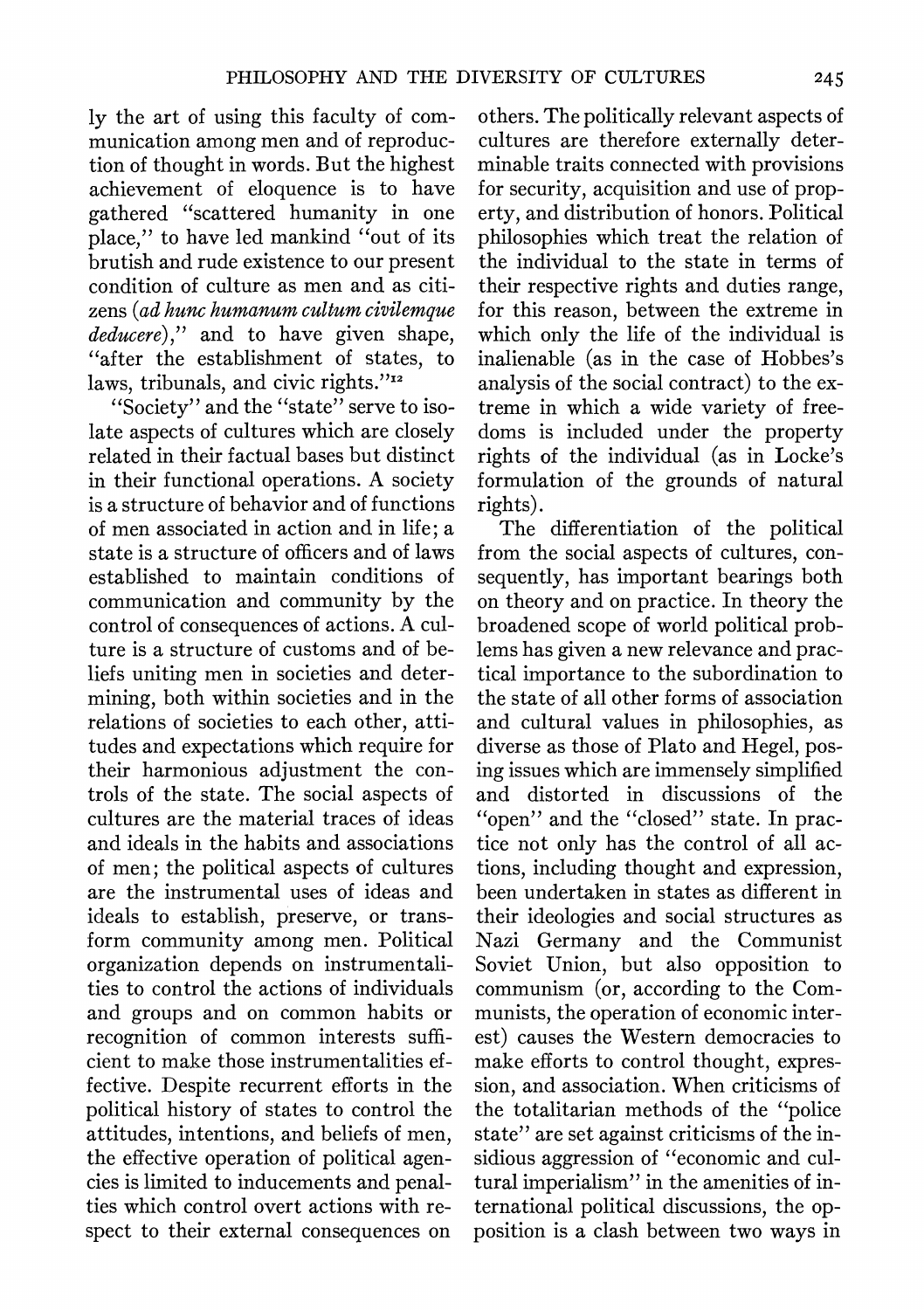**which the cultural relations of peoples are reduced to economic terms in the formulation of political problems.** 

Society and the state-the law of **opinion and positive law-are closely related to each other, and each exercises a crucial influence in determining the other. The state and positive law are adjusted to social circumstances and to the current opinions which interpret them. Both the state and the social circumstances may be modified, despite the conservative character of law and custompositive law and the constitution of the state by legal enactment, judicial interpretation, or violent revolution; the law of opinion by internal change within the society or external influence-and changes in the one may be causes of changes in the other. Political action in carrying out or resisting such changes encounters, on the one hand, those social aspects of culture which determine the necessities within which political operations work and the attitudes which motivate political action and, on the other hand, those humanistic aspects of culture**  which guide the decision concerning al**ternative possible courses of action. In its minimum form this third aspect of cultures appears as a moral and humane dimension in the regulation and communication which are essential to any political community. Recognition of the reciprocal character of communication and reg**ulation in a genuine community-that **is, a community in which communication consists in exchange and mutual influence and in which regulation is the function of citizens ruling and being ruledis as old as Aristotle's definition of the state in terms of the functions of citizens (a definition which, he points out, is adapted best to democracy'3) and as new as Dewey's argument that the idea of** 

**democracy is identical with the ideal of community life."4** 

**The moral distinction appears in the very terms applied to the instruments of political control: the distinction between education and indoctrination, information and propaganda, police regulation and totalitarian control, depends on moral judgments which cannot be reduced to differences of opinion and mores or of techniques and attitudes. Moral interests, artistic preferences, and doctrinal convictions are implicit in cultures. They depend for their material and for their exercise on the recognized forms and rules of conduct of a society and a state. Just as the laws of opinion presuppose a social fabric supported by positive laws, so, in turn, the patterns of social life and the controls of political agencies are embodiments of, and instrumentalities for, ideals which are expressed, explained, and justified in arts, sciences, philosophies, and religions. Morality, taste, and opinion have their bases in society, their material support and use in the state; but their expression constitutes the humanistic aspects of cultures, and their theory and justification are sought in ethics, aesthetics, and science.** 

**The humanistic aspects of cultures found in arts and sciences and other expressions of values undergo in the operations of the state and in the problems of the statesman a transformation similar to that which characterized the shift from the social to the political aspects of cultures. As the complex of relations which constitutes the social aspects of cultures tends to be translated into external material aspects of actions and organized expressions of attitudes available for purposes of political control, so, too, the complex of values pursued in arts, religions, and sciences tends to be translated into the moral judgments**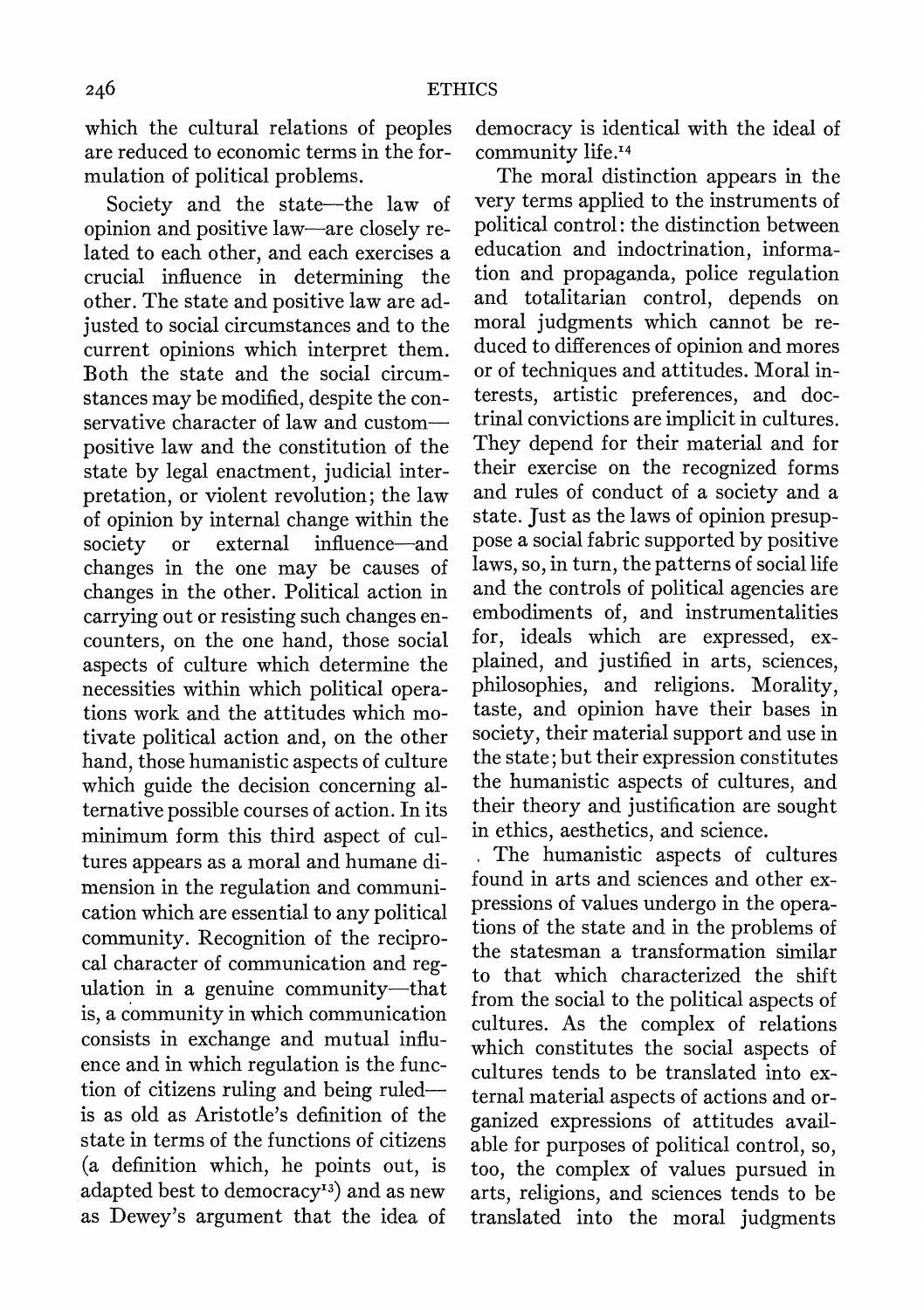**which underlie public policy in the political ordering of the life of a community. Religious observance, scientific explanation, and aesthetic expression are, like political structure and regulations, indistinguishable parts of social forms in primitive societies, and their separation may be traced as an evolutionary process in which the first emergence of religion, art, and science coincide with the appearance of a class freed from the necessities of life and from the banausic arts to devote its leisure to nonutilitarian pursuits. One of the basic political problems in advanced societies is to bring the valuejudgments implicit in these humanistic aspects of culture to bear on the solution of problems of political community; and the relation of ethical, aesthetic, and scientific judgments to each other and to political action is a problem in all philosophies, whether they distinguish, relate, or identify theory and practice.** 

**The marks of these differences in the aspects of cultures are apparent even in philosophies which do not separate "society," "state," and the "humanities." Statements of the differences frequently take one or two exaggerated forms-the attempt to treat humanistic values apart from consideration of political or social aspects of culture or the attempt to reduce all aspects of culture to one by explaining them in terms of society, or the state, or the conclusions of some science, or religion, or philosophy. But the aspects of cultures are also recognized and distinguished by means of historical or dialectical devices which stress their interpenetrations rather than their parallelisms and distinctive contributions to the common life. Burke, thus, uses "society" and "state" as equivalent terms and conceives them as "contracts" rather than "associations," but his conception of the state depends on a contrast** 

**between humanistic and material aspects of culture. "Society is indeed a contract. Subordinate contracts for objects of mere occasional interest may be dissolved at pleasure-but the state ought not to be considered nothing better than a partnership agreement in a trade of pepper and coffee, calico or tobacco, or some other low concern, to be taken up for a little temporary interest, and to be dissolved by the fancy of the parties. It is to be looked on with other reverence; because it is not a partnership in things subservient only to the gross animal existence of a temporary and perishable nature. It is a partnership in all science; a partnership in all art; a partnership in every virtue and in all perfection."'5 Hegel, on the other hand, differentiates civil society from the state, but the state is absolutely rational, the actuality of the ethical Idea, and the true ground of society and all human association. "Since the state appears as a result of the advance of the philosophic concept through displaying itself as the true ground [of the earlier phases, that show of mediation is now cancelled and the state has become directly present before us. Actually, therefore, the state as such is not so much the result as the beginning. It is within the state that the family is first developed into civil society, and it is the idea of the state itself which disrupts itself into these two moments."'6 Not only are the patterns of social relations and of the tenure and use of property based on the state, but also freedom of thought and science have their origin in the state.'7** 

**The humanistic aspects of cultures are found in expressions of values and ideals, in man's effort to understand his environment and himself, to determine his career among the forces of nature and with the co-operation of men, and to ad-**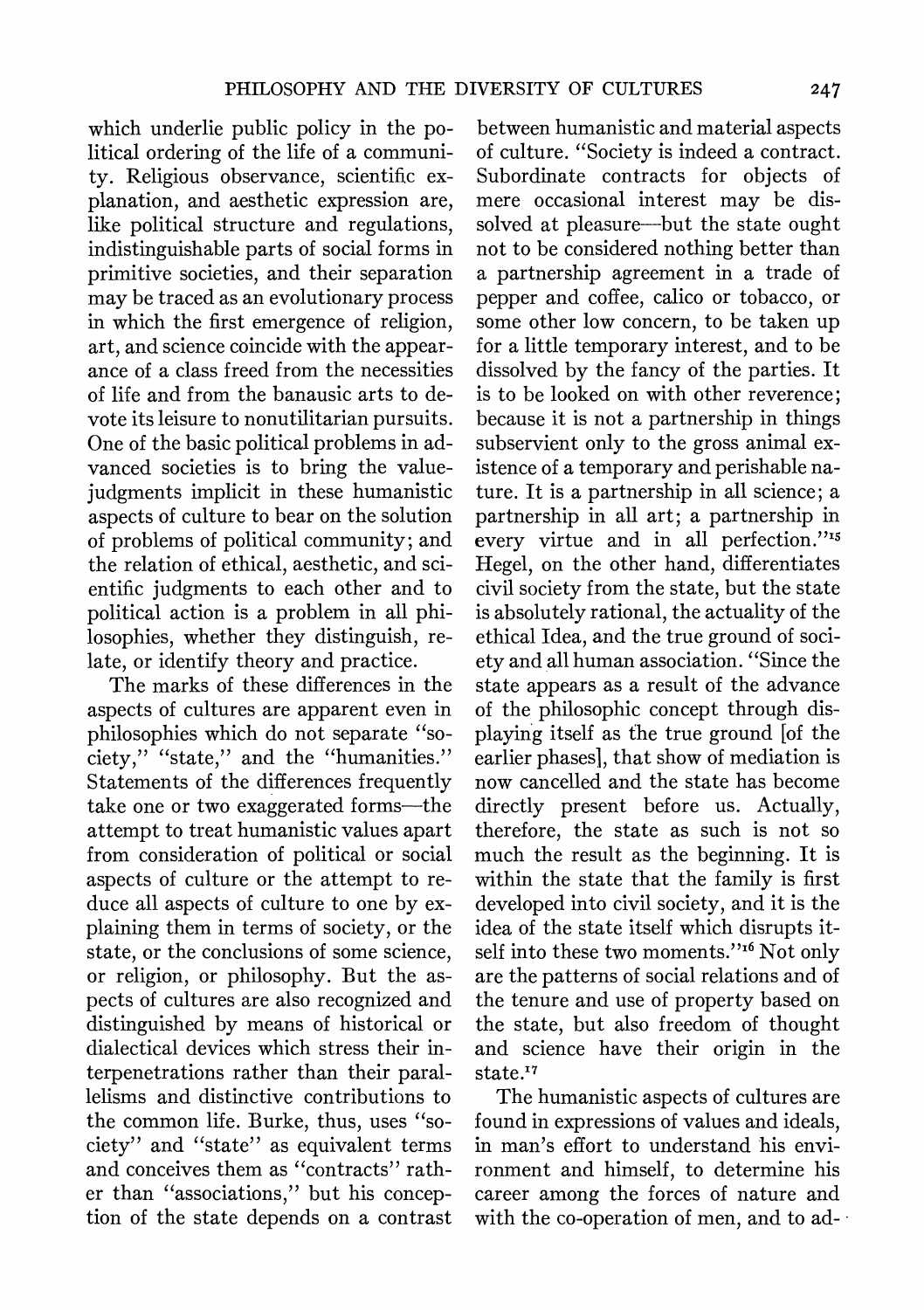**just and control nature and his own actions and expressions to the values and ends which he discovers. The materials and the problems as well as the symbols and the confusions of the humanistic aspects of cultures are found in the social situation, in the restrictions and facilitations of political forms, and in the communal significances among which the artist, the thinker, and the sage live, but the peculiar properties of these aspects of cultures are in the uses of common material and the resolutions of common problems in individual works of art, science, philosophy, religious formulation, or social communication.** 

**The social, economic, political, and cultural situation influences thought and expression, but the influence is universal and does not serve to differentiate magic from science, superstitution from religion, or skill from art. Statesmen, demagogues, and politicians arise from the same social conditions, and with the shift of political circumstances and the exchange of compliments in political debate the titles are exchanged indiscriminately. Common problems are treated, common terms are used, and common ideals are evoked or condemned by the spiritual leaders, the obscurantists, and the sectarians of an age and by the philosophers, the scholastics, and the sophists. Scientists, tinkerers, and charlatans, like artists, dabblers, and hacks, are distinguished from each other by the contribution which the individual worker makes in each case in his treatment of common materials, common problems, and common forms. These humanistic aspects are so conspicuous in great original work in all fields that it is easy to ignore the social and cultural influences that condition the work of an artist who first uses a form which departs from earlier modes of expression or of a thinker** 

**who first formulates a problem and resolves it in a way which reveals the errors or insufficiencies of earlier approaches. Nonetheless, the artist and the thinker drew on the materials prepared in previous formulations, on the interest centered on the problems they treated, on contemporary effort, awareness, need, and appreciation. The preparation of the scene for the individual effort is, indeed, so important that innovations, inventions, and discoveries are often made simultaneously by several men, and great original departures are usually the common property and characteristic of the age succeeding that of their discovery.** 

**The recognition of "climates of opinion" of times and places and the search for the "spirit" of an age and the "character" of a culture in the common concepts, symbols, and attitudes of the social aspects of cultures should not, however, obscure the contemporary differences of meanings expressed by philosophers in those symbols, the varieties of presentations evolved by artists, the fruitful divergences of scientists by which they develop the implications of previous stages of inquiry, or even the oppositions of historians and sociologists interpreting the spirit and evolution of previous ages. Not only are the differences directly pertinent to problems and to progress in philosophy, art, or science, but they also determine the shifts in character which ages derive from thought and expression. The contribution of the artist, the philosopher, and the scientists to communication between social groups, national states, and cultures and to the establishment of more inclusive communities is not found in the common symbols they employ or the common materials they treat but in the uses they make of them. Art is intelligible across cultural and na-**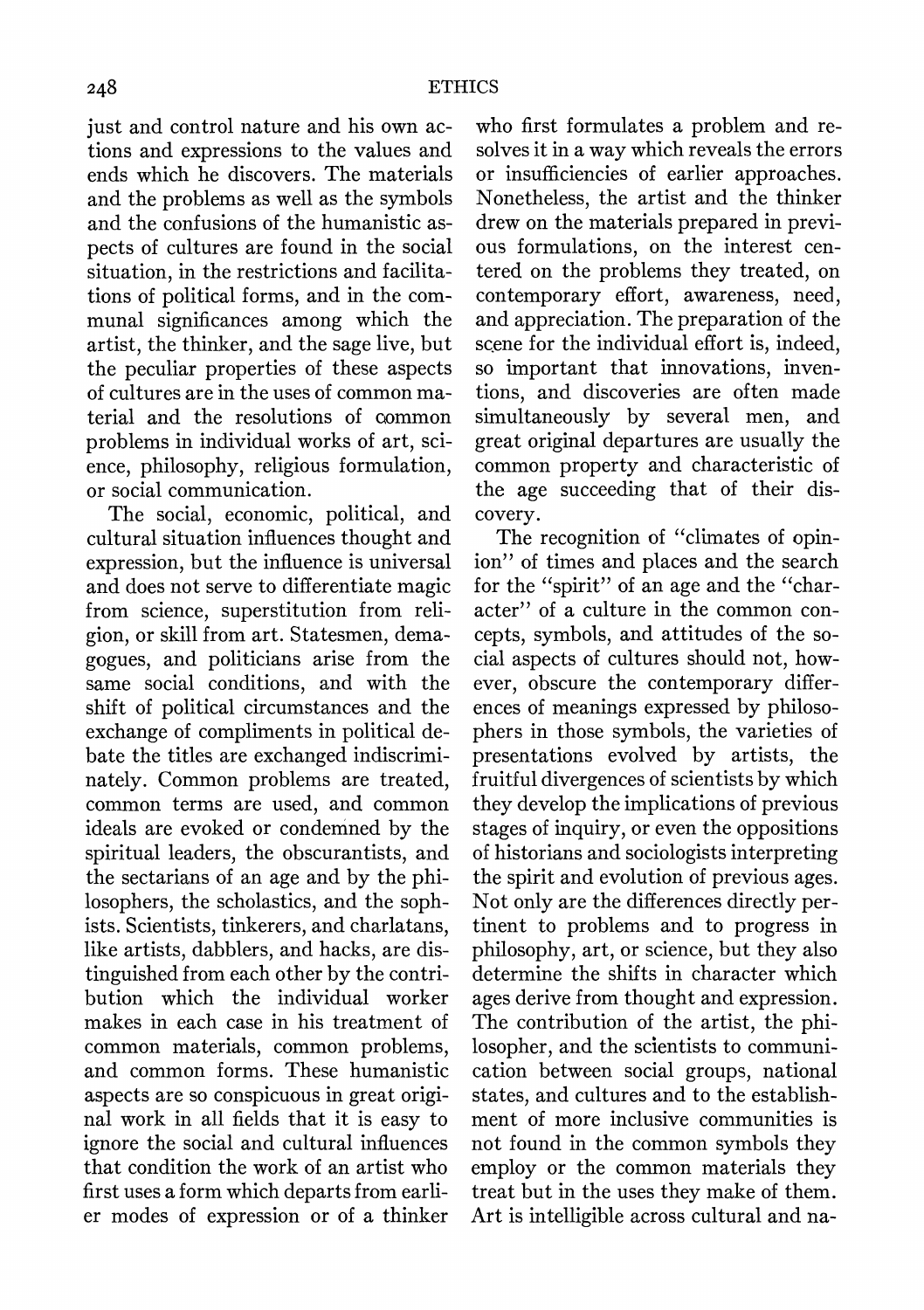**tional boundaries, but the effectiveness of artists in communication must be found in the aesthetic qualities of their works rather than in the attitudes and prejudices of particular audiences to which propagandists appeal or in the dominant tastes and sentiments of groups or classes on which hacks depend. The influence of science, philosophy, and religion is not limited to the common symbols which bind the men who use them together but derives its vitality from the significances imparted to those symbols by the insights of individual men.** 

**The aspects of cultures reflect the dimensions of communication. Any communication, in any mode or medium, is adapted to the audience to which it is addressed, to the circumstances, times, and cultural forms under which it was conceived, and to the subject matter with which it is concerned. As communication it expresses concerning that subject matter an insight or a truth that has not been expressed to that audience before or that is better comprehended than in earlier expression. The form or content of great expressions of art, science, or philosophy may profoundly alter the society, the culture, and the nation. The artists and thinkers of the Renaissance, thus, built a contemporary culture creatively from the reinterpreted cultures of Greek and Roman antiquity. The readiness of the times and the availability of the materials conditioned but did not determine the creative expression. Shakespere's rendering of the past departs often from the historical facts, and it would be difficult to determine how accurately he expressed the attitudes and aspirations of his contemporaries, since his writings constitute an important part of the evidence and since he contributed to forming the national character of his countrymen by writing lines in which** 

**they later expressed or exemplified their ideas and ideals. The use of Homer by Greek philosophers and critics is indication of the influence of the poet on the national character, conduct, and spirit, and the Romans felt the need of a native Iliad even before the Aeneid was produced to be adapted to their cultural and educational needs and uses and to afford guidance to future Dantes in their exploration of new cultural regions.** 

**The humanistic aspects of cultures are distinguished from the social aspects by qualities which are isolated in critical judgment and evaluation. If the effects of communication are sought in the behavior of men and in their associations, no sharp line separates one form of communication from another. Verifiable truth and artistic form are not necessary to achieve wide and forceful effects. The methods used by primitive man to control the forces that surrounded him are broadly similar to the scientific method; art originated in religious observances and in practical functions; and philosophy grew from speculation on values and objectives embodied in cultures; yet in the process the advantages of science over taboo, the characteristics of artistic expression, and the critical evaluation of standards of action became apparent in spite of the difficulties men encountered in formulating principles and criteria or agreeing on any one formulation. Human values depend on the intrinsic qualities for which they are valuable and on the extrinsic circumstances which make them available and accessible to appreciation. Differences in preferences are due to differences in circumstances which make all values relative, but that relativity in turn is discovered in characteristics discerned and discriminated by ethical, aesthetic, and scientific methods and criteria which extend beyond considerations**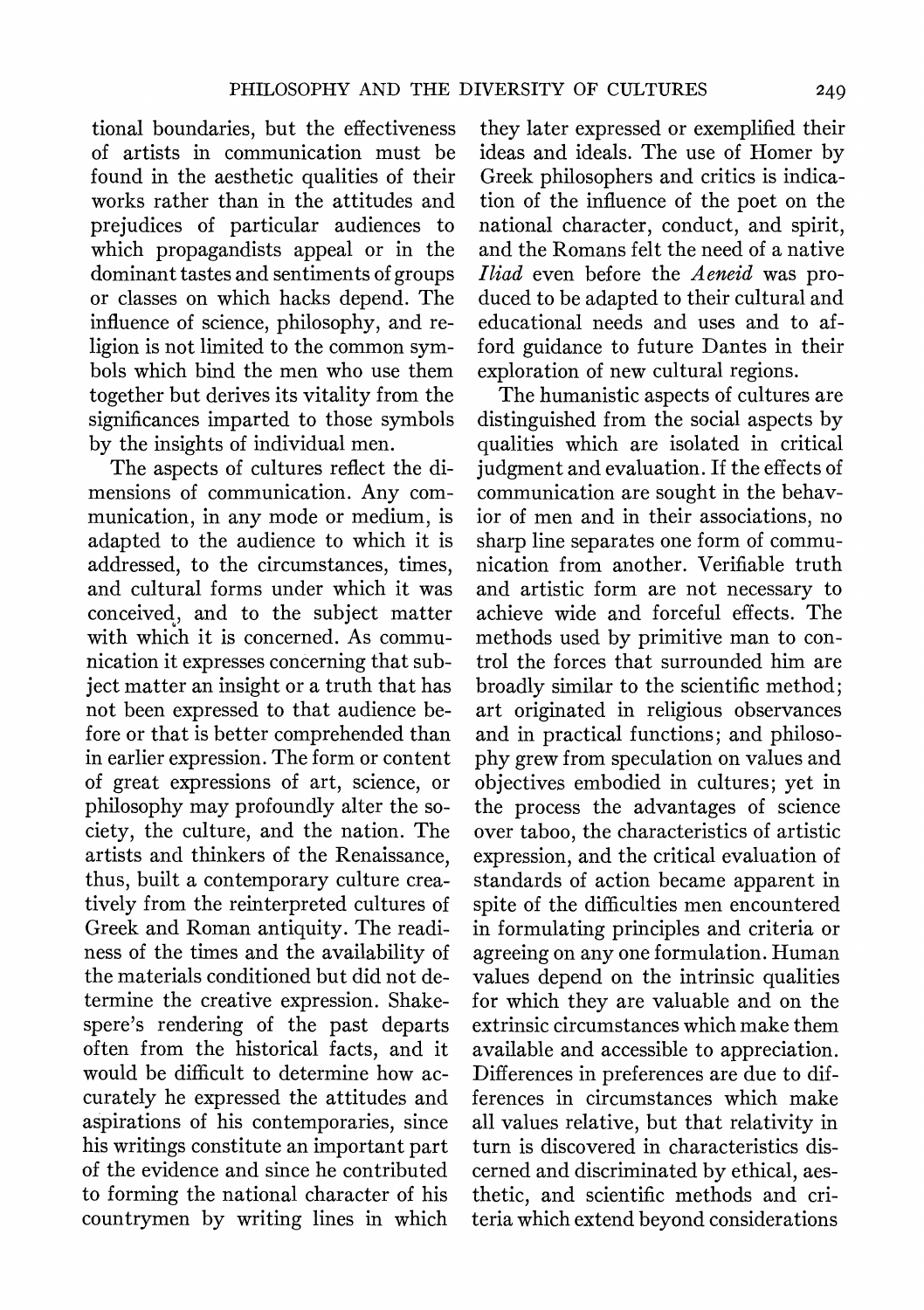**of circumstances and which serve to guide action and to mold social forms. The paradox of cultures is in the fact that values are relative to cultures and that cultures progress in their pursuit of values: intelligent action, individual or social, depends on the discernment of values and their translation into policies of action.** 

#### **III. THE MULTIPLICITY OF CULTURES**

**The three aspects of cultures-social, political, and humanistic-are inseparably interconnected as distinguishable phases of the life of men living in association with men. The adjustments of human beings to conditions and problems are not determined by their biological adaptation alone, and the individual characteristics of men result from their nurture, training, and education in the groups in which they participate. Individual men are consequently characterized by their habits, and these include all socially acquired responses to stimulipolitical attitudes, virtues, skills, and knowledge, as well as personal character traits. But since conditions affect habits by inducing activities which modify, inhibit, or strengthen prior habits and since habits affect conditions by the actions to which they lead, force and justice are needed to control the consequences of actions and the formation of habits. To understand and to judge social relations and political actions in their relation to the choice of means to the good life is to make explicit and to judge criteria which determine fact, action, and purpose. Man is a social animal, adapting himself to a natural and human environment by forming habits; he is a political animal, ruling and being ruled; he is a human animal, creating and appreciating values. Not only are social habits, political controls, and humanistic** 

**values aspects of culture in which the same cultural phenomena are viewed, respectively, from the vantage point of the forms which order and characterize the phenomena, of the forces employed to alter or conserve them, and of the criteria by which they are directed and judged, but the common cultural phenomena, whatever the view taken of them, have a natural basis in particular circumstances and an ideal realization in universal values.** 

**The movements of cultures reflect both an attachment to the particular sources of the values of a culture and a striving for the realization of those values in universal and communicable forms. As structures of communication and action, the patterns of cultures depend on establishing modes of action on bases of habitual behavior and modes of thought on bases of traditional belief. The survival of the group depends on adherence to the structure of beliefs that constitute it a group: cultures are therefore both conservative in their resistance to change and exclusive of each other in their tendency to diversity and multiplicity. Yet, communication and action are sensitive to alteration within the group and without, and the mechanisms by which the group is preserved make it readily susceptible to change. The conservative character of custom, which contributes to the preservation of the group, is a source of danger when the mode of behavior has lost its adaptive value; the variable character of custom, which contributes to the adjustment of the group, is a source of danger when the acquisition of novel modes of behavior impedes pursuit of common values which unite the group. Political controls likewise depend on the cultural foundations to which they are attached and the common interests to which they are directed,**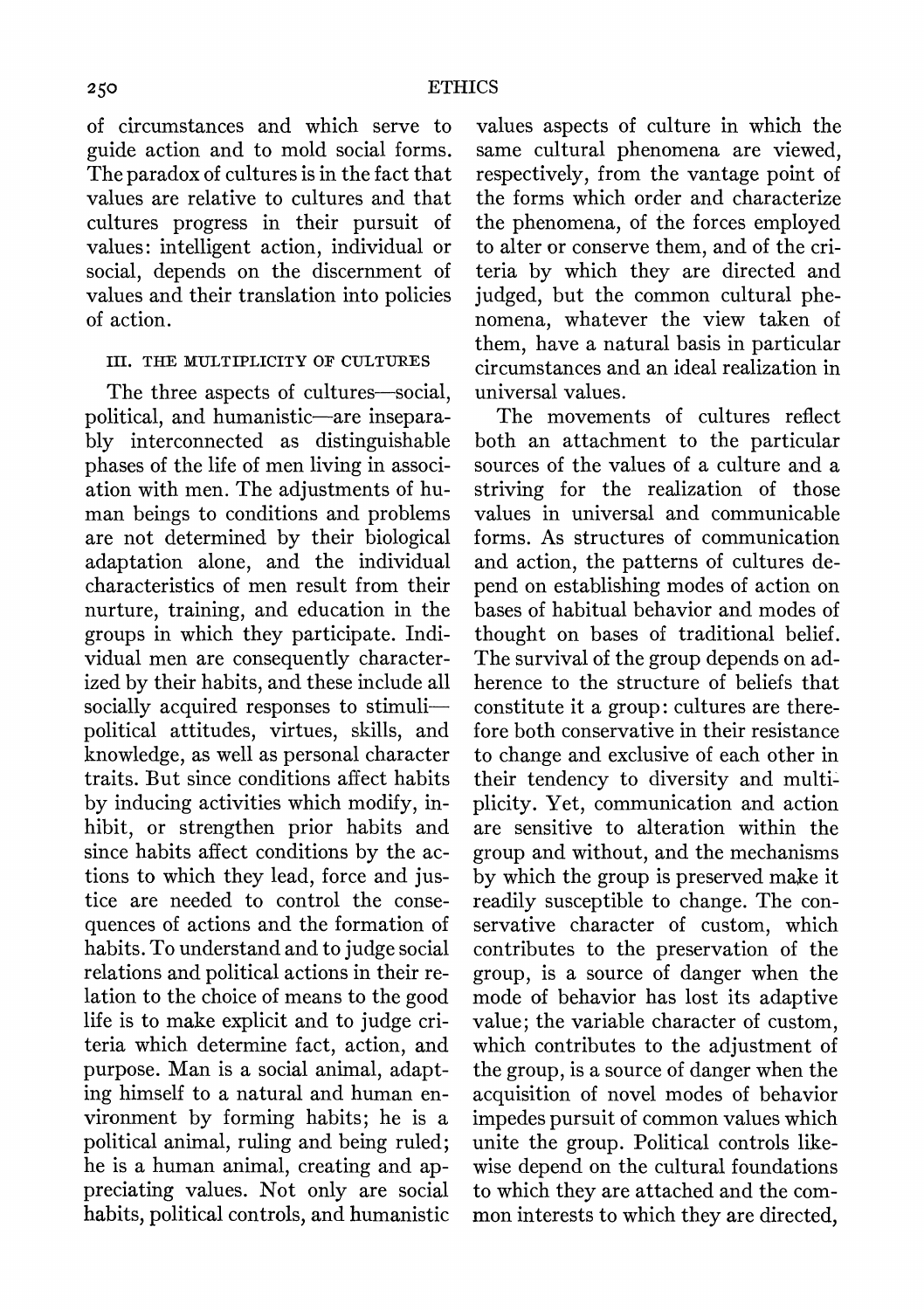**while humanistic values seek universality of expression in the particular materials which they form and order. The action and frustration of the individual in the groups with which he is associated, the protection and oppression of the individual in the state in which he has his right and duties, and the clarification and confusion of the individual among the values which he pursues are the alternating forms of the common problems of the relations of cultures which are particular in the bases which distinguish them and universal in the values which they share.** 

**This pull between the particular and the universal poles of culture and the tumbling sequence in which problems are considered under their social, political, and humanistic aspects and in which they influence each other reciprocally and are successively dominant as causes are illustrated in the histories of all nations which have achieved high civilizations and wide contacts with other nations. The Romans, during the Republic, were accustomed to attribute the development of Rome into the dominant world power to the traditional virtues and freedom which were part of Roman family life. The world conquests which those virtues made possible brought to Rome wealth which had the effect of disintegrating the family discipline on which the virtues were based. The body of law which grew up to regulate the in- -tercourse of peoples associated in the extension of Roman power-the jus gentium-laid the broad foundations of a universal code of law, but the Romans did not succeed in their efforts to preserve local customs and cults, and although the political structure and constitution of Rome itself were little altered in the period during which the power of Rome was extended from Italy to the limits of the civilized world, they were so pro-** **foundly transformed in operation that the democratic institutions became the instruments of oligarchical control of a newly established aristocracy. Dislocations in agriculture, industry, and commerce affected the moral tradition and the social structure and produced consciousness of common interest in economic groups adversely affected by the changes.** 

**Statesmen like the elder Cato attributed the disintegration in morals, customs, and family discipline, in part at least, to the influence of foreign literature and philosophy, and in accordance with that conviction philosophers and rhetoricians were banished from Rome. Statesmen like Cicero, on the other hand, sought a philosophic basis for the restitution of the constitution of Rome and the harmonious co-operation of classes. The efforts of the popular party to secure economic reforms was frustrated by the inadequacy or ambition of its leaders and eventuated in the dictatorship of Caesar. The efforts of the constitutional party to re-establish a harmony of classes and to redistribute power under the old constitution were frustrated by compromises with the oligarchy and prepared the way**  for the "restoration of the republic" **under the autocracy of Augustus. Political freedoms and the traditional virtues disappeared under the Empire, but literature continued to flourish during the first century A.D., science reached a high point in the age of Galen and Ptolemy during the second century A.D., and the growing influence of Christianity during the political disorders of the fourth and fifth centuries laid, in the inversion of the city of man to the city of God, the cultural foundations of ways of life, forms of authority, and conceptions of value which were to determine the development of the Western world during the**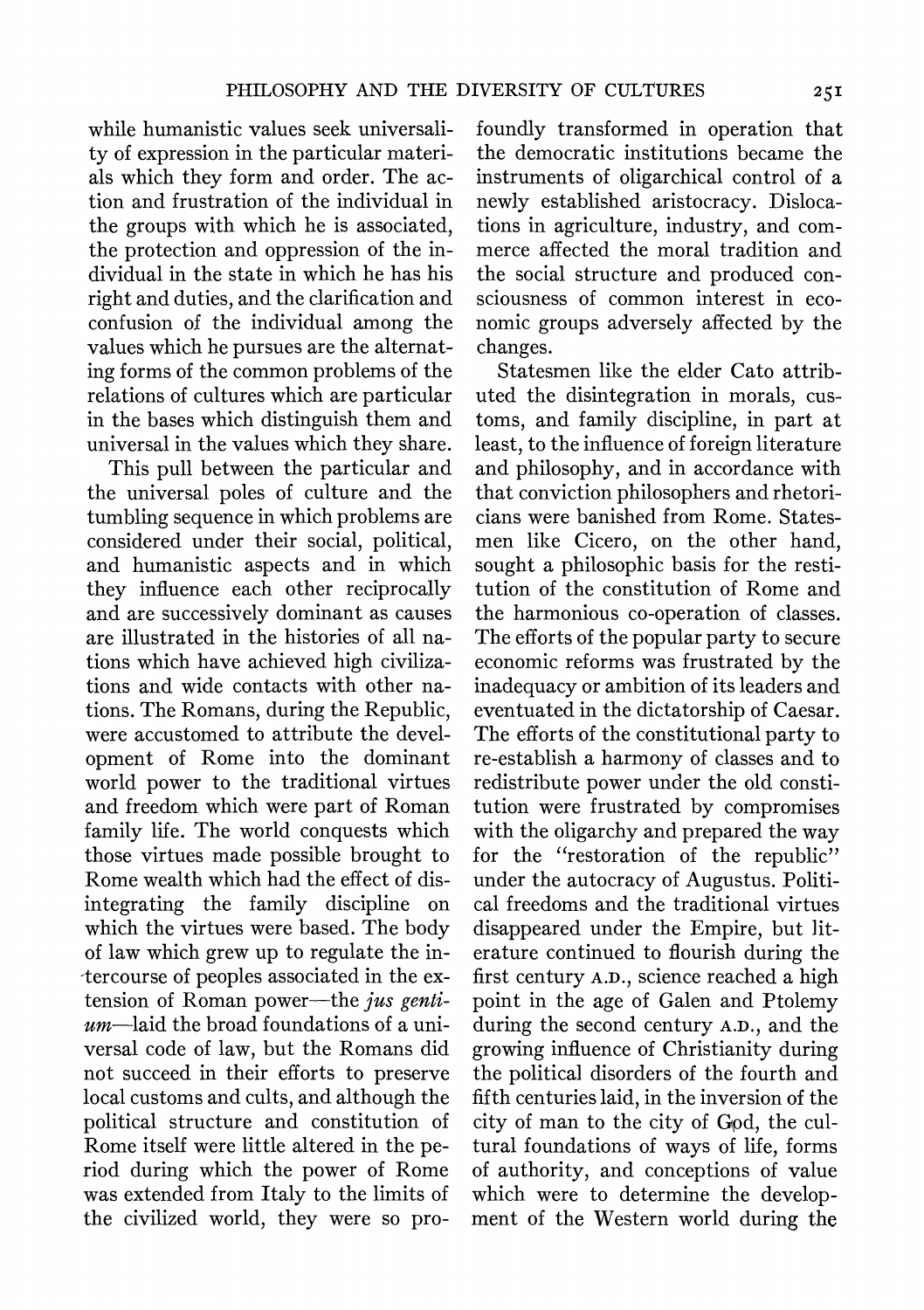**succeeding centuries. The pull between the particular and the universal, between the forces of division and those making for unification, is apparent in each aspect of culture, and the movements of cultural change, however caused, can be traced in altered social structures, distribution of political powers, or operation of effective values.** 

**The social aspects of cultures are based on a division of labor and functions which tends as it becomes more efficient in the production of goods to divide the society into conflicting parts and to set**  its members to the pursuit of ends de**structive of the purposes and amenities to which the society was earlier directed. The division of functions and the exchange of products instituted to secure common interests more effectively become the basis for a separation of economic classes whose members recognize common interests and common opponents. Values are sought by group action in opposition to other groups and classes, and value is attached to membership in respective groups. The possibility of pursuing values beyond the limited objectives of bare subsistence afforded by the establishment of media of exchange endangers the ability of some members of society to secure bare subsistence, while it permits the unlimited accumulation of material goods by others. The traditional customs and beliefs which are the bond of society come into conflict with the more refined beliefs of subtler and more skeptical minds, and as beliefs become better and more accurately adjusted to the nature of things by their increase in scientific precision they are more easily perverted or removed from their social functions relative to the actions of men.** 

**These oppositions and movements have been accentuated by the advance of technology and the growth of industrial** 

**society, but they were recognized as fundamental forces in the earliest speculations on social problems. Plato and Aristotle both treated the problems of practical politics in terms of the oppositions and adjustments of the "rich" and the "poor" and of the mediating devices that could be found to regulate such oppositions in view of common interests; both looked upon money, property, and the arts of acquisition as devices for the achievement of the common good which are in themselves "infinite" or "undefined" unless limited by political control and moral insight; both looked to science and to values for solutions which might regulate a more equitable distribution of material goods and set limits on their accumulation, but they recognized that the regulation of property and of passions depends on putting them in the perspective of goods which, unlike material goods, are enhanced rather than lessened by being shared and are increased rather than divided by competition. Progress in science, technology, and industry has sharpened the division between proletariat and entrepreneur, between labor and management, in the balance of their respective interests; it has infinitely increased the possible accumulations of wealth and economic power without making the increased production of goods more easily available to relieve penury, famine, disease, and insecurity; it has made more difficult and unwieldy the intelligent application of the scientific methods, which provided new material resources and opportunities, to the solution of moral and religious problems; and it has shaped the common forms of life in patterns not easily influenced by spiritual, ethical, and aesthetic values.** 

**The political aspects of cultures are based on the distribution of public offices and on the powers which they exer-**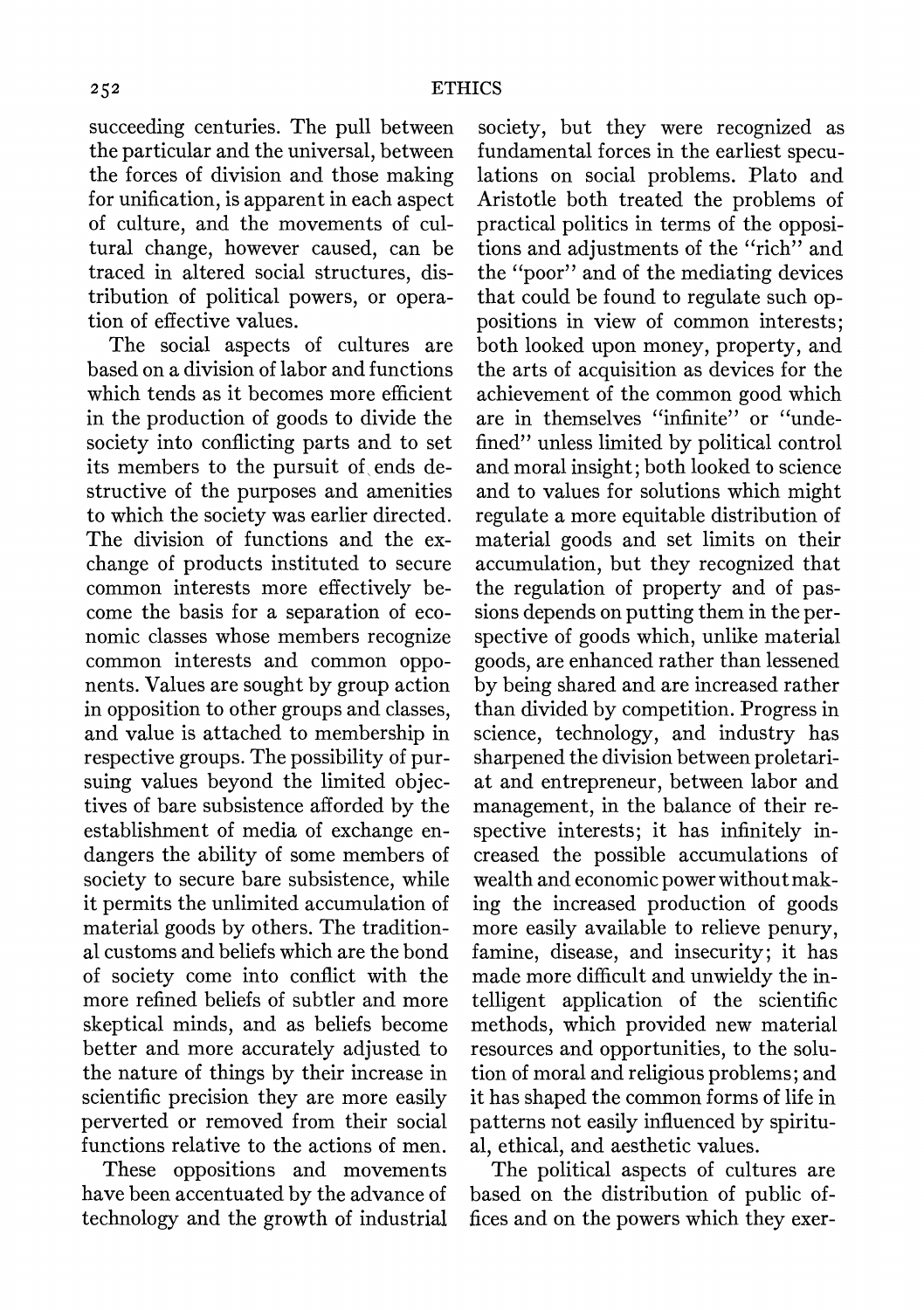**cise in the control of actions. The constitution or government of a state consists in that distribution of power; laws are adapted to constitutions and determine the administration of states, and justice and the rights of citizens are determined effectively, in any state, by the constitution and the operation of the laws. Justice in operation is the order in which the citizens are unified in a state by the pursuit of common interests, and the end of the state, as St. Augustine pointed out, is not justice in any transcendental sense but the preservation of the state. To achieve even that end, however, the constitution and the laws must be effective as instruments of common interests and as embodiments of a justice which reflects the conditions, potentialities, and aspirations of the citizens and subjects of the state. When the political constitution ceases to be adjusted to the social circumstances it was designed to control, violent or gradual revolutions alter the constitution or change the groups who exercise power under it. Justice and power are at once conservative of the social structure they reflect and revolutionary mechanisms for the establishment of new orders.** 

**Political actions operate between the extreme of the necessary conditions by**  which they are determined—the charac**ters of peoples, their circumstances and resources, the state of their arts and sciences, their tensions and ambitionsand the extreme of the ways of life to which they are devoted or the ideals which they seek. But the ideals are assimilated to the character of nations setting them apart from other nations, and movements which split established political structures assimilate to themselves other universal ideals. Traditional forms of nationalism depended on the claim that some universal ideal was the par-**

**ticular possession of a people inhabiting some particular area. The ancient Jews regarded themselves as the chosen people and the custodians of the true religion. The Greeks differentiated themselves from the barbarians by the possession of freedom and a cultivated life of art and thought, and the Romans were lawgivers who extended universal peace to the peoples of the world. The English have in modern times been proponents of Protestantism and of parliamentary practices and institutions; the French, since the Revolution, have been the promulgators of democratic freedoms, the rights of men, and intellectual enlightenment; the Americans have appeared as the defenders of the common man and common sense and have exemplified technological skill and industrial organization; the Russians assumed the role of partisans of the equality of men and the solidarity of the workers of the world against exploitation and oppression. The revolutions of the twentieth century have cut across this nationalistic attribution of universal values to special nations, and the claims presented by those who suffer want and need, racial discrimination, and imperial domination have led to new delusive attributions to one race, one economic class, one economic system, one party, one creed, of universal values by which to organize the world more justly.** 

**The particular circumstances and universal ideals embodied in the constitutions of states, no less than those of groups and parties in revolt, are means simultaneously to unify and to divide. The revolutions of our times are motivated by efforts to secure political self-determination, economic security, and human equality. The new nationalism differs from the traditional nationalism which developed with the spread of industrialism, since the new nationalism is**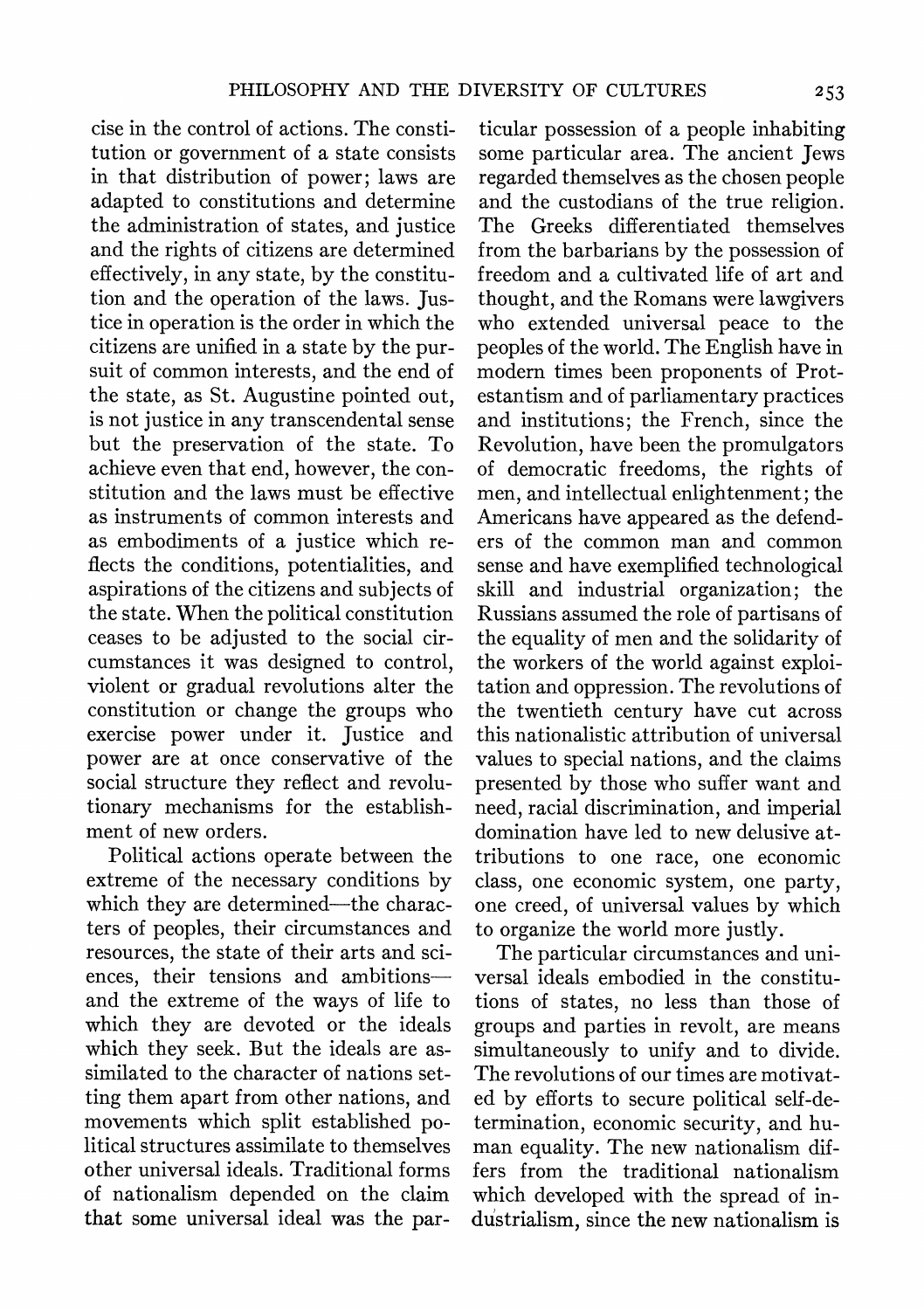**an expression of the responsive demand for industrialization in regions where it has not yet taken root. The forms in which this nationalism expresses itself range from the exercise of the newly acquired independence of the Philippines, India, Pakistan, Burma, and Indonesia and the aspirations to self-government of colonial peoples like those of Ceylon, Nepal, and Indo-China, to the establishment of Israel as the homeland of a people, to the jealously guarded cultural autonomy and sealed borders which are instruments of economic and political change in the Balkan states, to the efforts of nations long established to solve their economic and social problems. In the political context cultural problems are translated still into terms of property and of the external consequences of actions on security, possessions, and honor. The necessary conditions within which political action operates and the ideals to which it is directed are both stated in terms of the distribution of goods: the necessary conditions are set by needs and resources, and the choice of actions for the resolution of needs is thrown into stultifying confusion by the ideological conflict which affects the discussion of facts, actions, and the very theories involved in analyzing the conflict. Ideals and purposes are economically determined in that conflict according to both extremes of theory, for it is held at one extreme that the conflict will be stopped only by the elimination of exploiter classes and at the other extreme that it will be resolved only by the elimination of those who oppose free enterprise and individual rights.** 

**The humanistic aspects of cultures are based on the arts, the sciences, the philosophies, and the religions which express values and seek knowledge and the control of man's destiny. Arts and sci-**

**ences, ideas and ideals, have their roots in social situations and are affected by political institutions and regulations; they are in turn powerful instruments in molding the social situation and in altering political structures and the operation of laws. But progress in knowledge, in artistic expression, and in spiritual insight depends on a double movement: first, science is separated from magic, fine arts from mechanical and banausic, religion from superstition, since they are subject to improvement and refinement, and those who practice the more advanced forms of each, as well as those who appreciate them, are separated in their preferences and their understandings from other groups in society; then, since science, art, and religion have an effect on life, reformers and practical men try to make religion effective as motivating beliefs in the practices of men, to restore to fine arts an influence such as mechanical arts have in men's lives, and to rejoin theory and practice.** 

**Science, art, and religion as modes of communication acquire breadth, power, and precision in the development of common symbols relative to common ideals and common subject matters, but in the process they become inaccessible to those who do not share those symbols, and the organized efforts of groups or governments to bring them to bear on the attitudes, understanding, and emotions of larger groups run the risk of reducing them to propaganda. Although they have profound influences in the creation and solution of political problems, nations, like the Soviet Union, which undertake to control them and in so doing recognize their importance inhibit the possibility of their achieving their distinctive values, while nations, like the United States, which provide the possibility for their free development have not found means**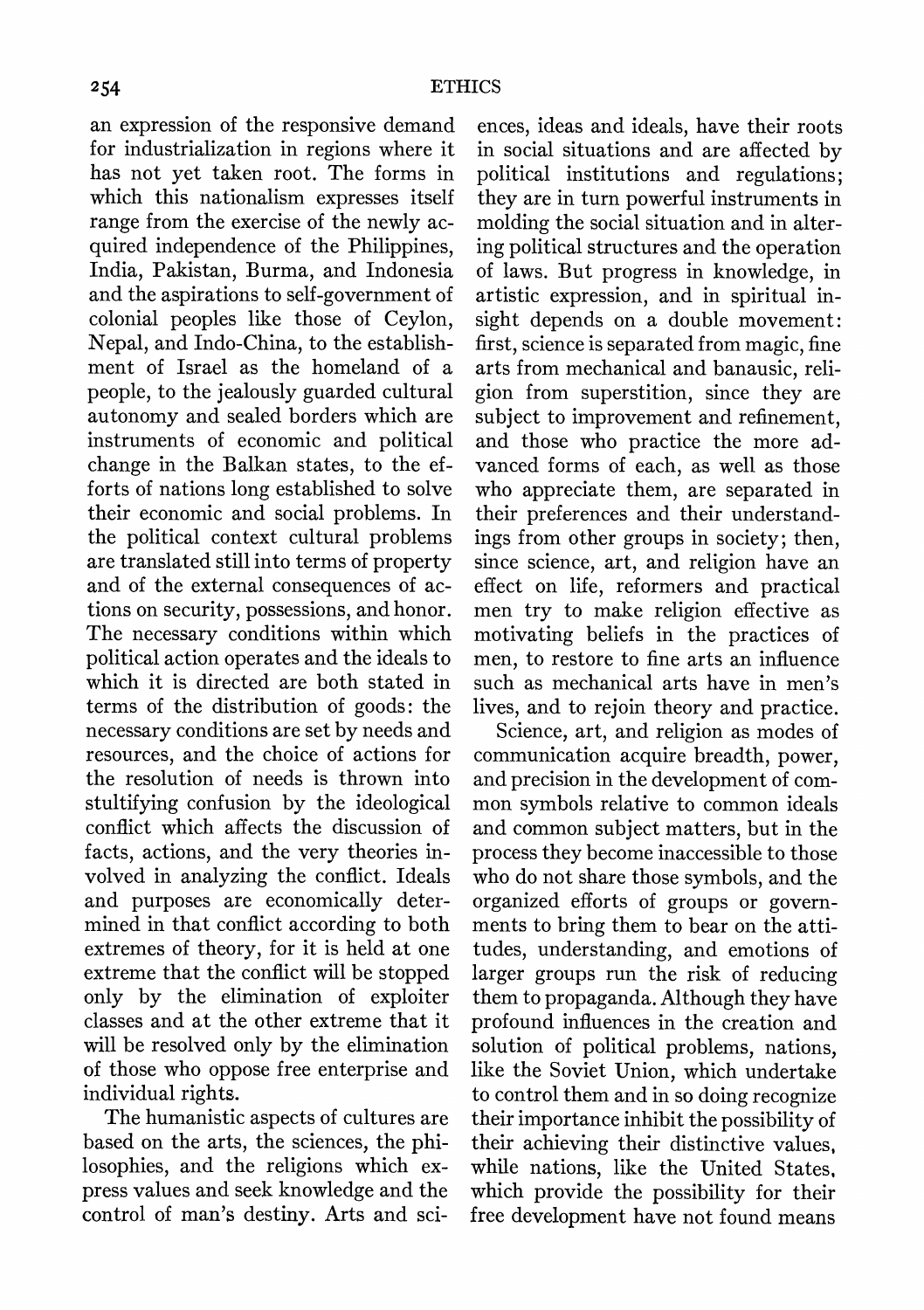**by which to take serious account of their possible social applications and consequences. The manipulation and control of scientific, aesthetic, and spiritual values and the separation of those values from social and political problems have comparable stultifying effects, for the one makes them socially pertinent but sterile, while the other fosters their development in directions removed from effective relevance.** 

**The division of mankind into groups in the pursuit of ideas and values, like the divisions of men according to social function and political power, may be the cause of tension or of progress. Differences and even conflicts in ideas and values have contributed to the advancement of knowledge and art and society; and, even short of holy wars and ideological conflicts, they have in turn been affected by the divisions of men. But the basis of universality and particularity in the communication of ideas is different from what it is in the exchange of goods. Science consists in the formulation and solution of problems, and its universality consists in a uniformity of communication in which results are susceptible of independent tests; it is particularized by reference, not to subject matter, but to rival groups, schools, or nations. The universality of religion is found in values experienced by men and shared by the great religions of the world; it is particularized by reference to rival groups, creeds, or nations. Great art is universally intelligible and is closed in particularity only by the mannerisms and exclusiveness of groups, styles, and nations.** 

**All these forms of value differ from social ways and political institutions, which are bound to specific groups or societies, however large, in that they depend on principles, ideas, and criteria which are universal and are potentially accessible** 

**and intelligible to all men everywhere. Yet they can be reduced to objects of ownership, causes of division, and instruments of power rivalry. Their universality is preserved against such appropriation to groups by the standards which are discovered in ethical, aesthetic, spiritual, and scientific judgments and are tested in the scrutiny of the principles and methods of such judgments which is proper to philosophy. Value-judgments are not determined by the practices of current morality, the preferences of actual taste, the dogmas of prevailing creeds, or the consensus of men in general or of experts concerning the nature of things. Not only do great accomplishments in arts, science, and philosophy transcend and transform current judgments of value, but they affect attitudes toward economic circumstances and material goods. The ascetic ideals of religious communities have lessened the domination of other values in the group and have introduced new cultural forms; and the program of Gandhi, by freeing his followers from fear of loss of property and even of life, prepared a political revolution designed to secure for India not only self-government but economic advancement. Conversely, the discipline of parties-Fascist, Nazi, or Communistcan impose standards by force and transform economic relations, political institutions, and cultural values by fear. The great problem of democracy, within nations and between nations, is to form policies based on ethical, aesthetic, and scientific judgments and to secure cooperation in them by agreement rather than by force in the solution of economic, social, and political problems.** 

**The new problems in the relations of cultures may be stated in their bearing on all three aspects of cultures. The division of labor and functions in the produc-**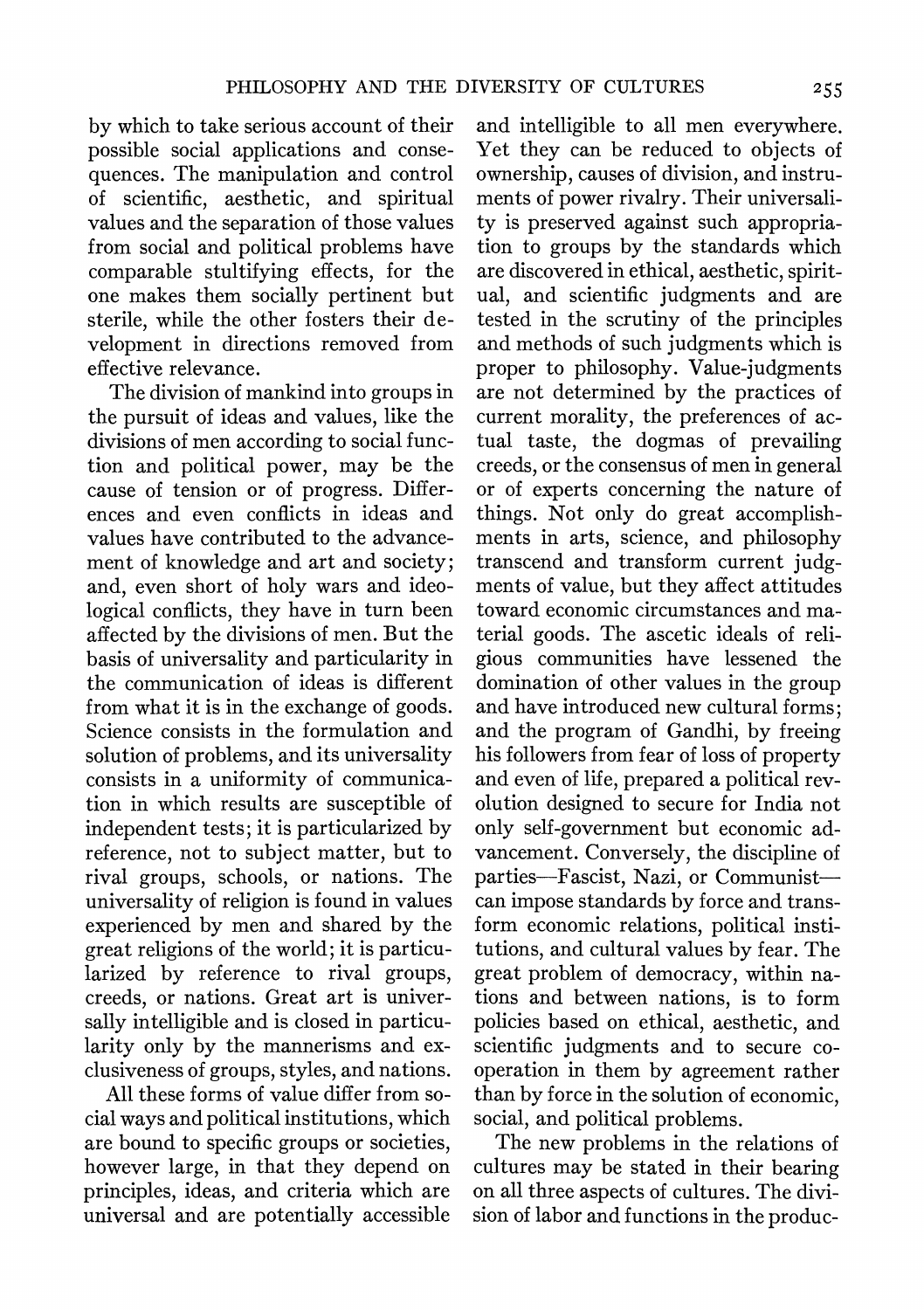**tion of goods and in common life leads to the separation and antagonism of groups, classes, races, and nations unless it is accompanied by co-operation and mutual respect born of understanding of social interdependences and values. The distribution of power and prestige in political organization leads to the reduction of justice to what can be secured by power unless there are standards of justice by which to guide the exercise of power and the distribution of goods and functions. The enjoyment of values lends justification to the identification of the good with what we desire unless it is rectified by criteria by which to determine whether or not we enjoy and desire what we should; and inquiry into the implications of the principles of the philosophy which we hold is sectarian and parochial unless adjusted to the principles of mutually consistent philosophies and concordant values. An important instrument in the solution of these interrelated problems is lost if we neglect the humanistic aspects of cultures, not only because we then reduce the values which are enhanced by co-operation and sharing to those oppositions and competitions which are satisfied only by unique possession and to those external marks which are substitutes for appreciation of values, but also because the cultivation of the values of art, science, and philosophy contributes standards essential to the solution of social, economic, and political problems.** 

#### **IV. PHILOSOPHIC INQUIRY AND CULTURAL DIFFERENCES**

**Values are relative to the cultures in which they are created and appreciated, but they are by nature intrinsic to the qualities which are valued. The relativity of cultures and the understanding of other cultures are not justification for a simple acquiescence in the conclusion** 

**that what is customary is by definition good and what is in force or is desired is therefore desirable or for a dilettante erudition in the odd and picturesque ways in which other peoples do what we prefer to do differently. Communication between cultures and the establishment of world community and understanding depend on the creation of values which are not peculiar to any existing culture and on the preservation of values which are the forms assumed by common values in particular cultures. Yet the relations of cultures has become a problem of the relations of nations and-within nations and across national lines-of classes, races, churches, and parties. In both forms, national and international, the political problem assumes primacy, since cultural relations uncover differences and oppositions of economic and social needs and involve clashes of interests and powers, but the source of differences is found, not in the needs which are widely recognized or in the resources and knowledge which are available, but in the opposing ideologies, political forms, and economic systems by which means to remedy the situation are considered. This problem of analysis found in problems and of communication concerning actions has been little considered, and there has arisen, consequently, a widespread sense of an unreal separation of fact from value and of knowledge of fact from knowledge of value which is criticized as anti-intellectual and antirational and for which remedies are sought by "realistic" and "practical" assertions that values are facts and are found among facts.** 

**The suspicion of argument in all forms which is a characteristic of our times and the effort to remedy its abstractness from particular situations by return to particularity and to remedy its flexibility to the purposes of the inquirer or demon-**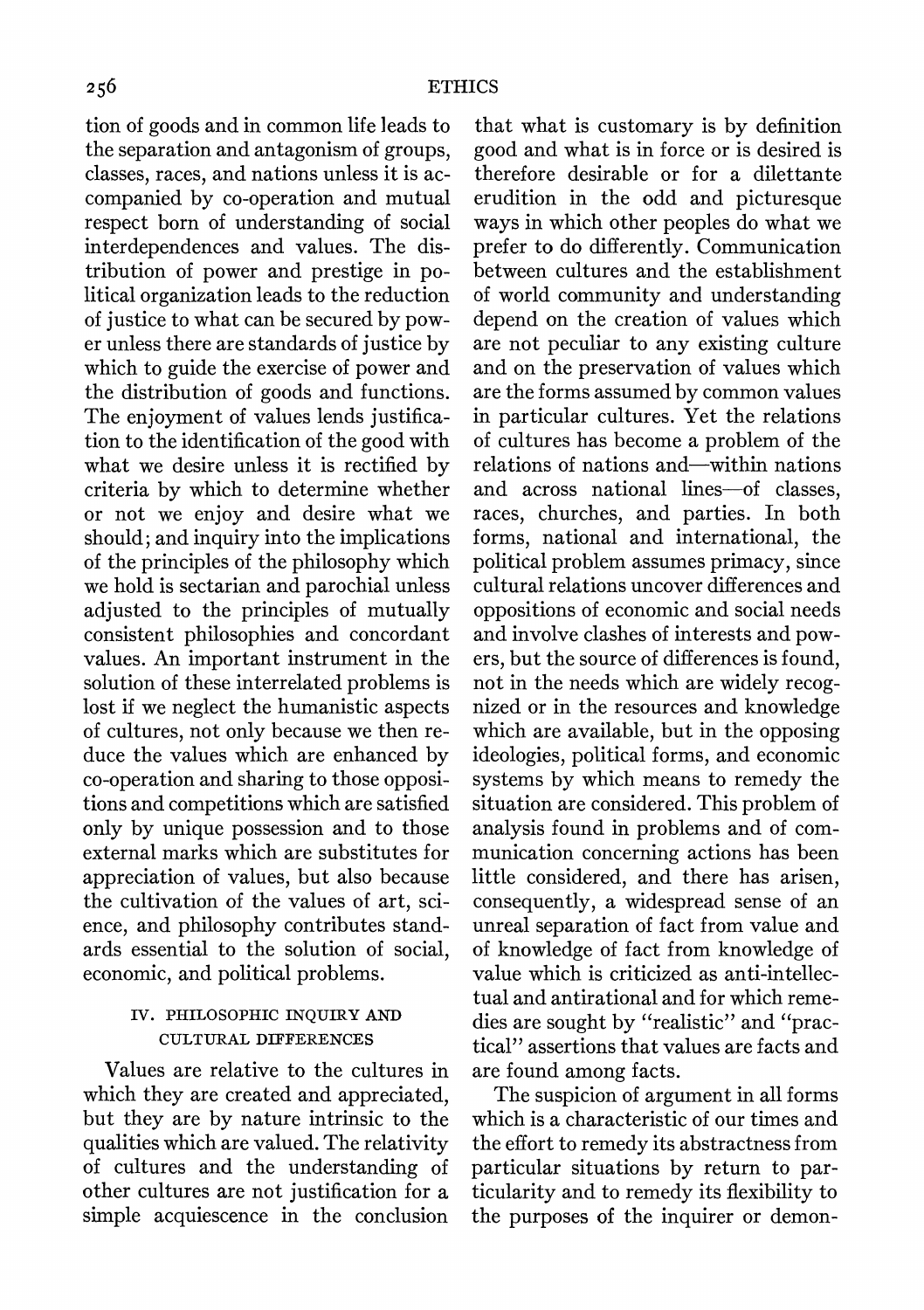**strator by imposition and predetermination of meanings assume their most paradoxical form in political discussions and actions. The flight from arguments in its generalized manifestations leads philosophers to substitute for the principles and movements of proof the concrete phenomenology of thought, or the specific difficulties and adjustments of experience, or the dialectical oppositions of nature, or the arbitrary determinations of symbols. In politics, and in the legal and moral disciplines related to political action, the distrust of proof takes two complementary forms: the discrediting of arguments to permit recourse to facts and the manipulation of facts to establish the cogency of arguments.** 

**The suspicion of arguments has reached its heights in jurisprudence, where the historically effective use of argument has been questioned because the applications of rules of law evolve in successive interpretations and because the reasons alleged by judges as grounds for their decisions do not express the processes of thought which led them to their conclusions. Realists in jurisprudence have sought in the appeal to facts remedies for weaknesses in legal methods of determining facts and interpreting law; yet the facts sought under the guidance of economic and psychological theories are dependent on arguments, and the facts alleged determine only what has been done and what can be done, not what should be done. The same suspicion of propaganda and distortions extends to whatever is said in the negotiations between nations and in the political discussions and campaigns within nations, and cures are sought in devices that would discredit sound as well as invalid arguments and would at best yield information about speakers and their motives or audiences and their susceptibilities. In** 

**political philosophy, in general, an escape from the complexities of argument is sought in the hope that scientifically verified facts or established principles from some region of scientific inquiry will remove the ambiguities and uncertainties of social and political discussions, while political experience proves that hope illusory by the vulnerability of scientific pursuits to social and political influence and interference. Even if the scientists of the Soviet Union and the West were in some sense in agreement concerning the scientific principles and facts of physics and biology, and even of psychology and anthropology, despite differences concerning dialectical materialism and naturalistic empiricism, that agreement would not supply criteria by which to bring them to agreement concerning the respective virtues of common or private possession of the means of production. The complementary form of these devices to avoid the deceptions of argument are even more sinister, for inasmuch as arguments are conditioned by the convictions of the thinker the silencing or elimination of the class or the party committed to erroneous arguments is an effective substitute for refutation as means of bringing attitudes and actions into more precise relation and contact with facts.** 

**In this argument about arguments which appears at all levels of political problems both parties profess attachment to moral ends, which each thinks lacking in the other, and both find proper employment for the scientific method, which each argues is neglected or misused in the other. The problem of fact and understanding repeats, on the philosophic level of speculation concerning methods and criteria, the problems found in each of the three aspects of cultures. The values proper to the social aspects of cul-**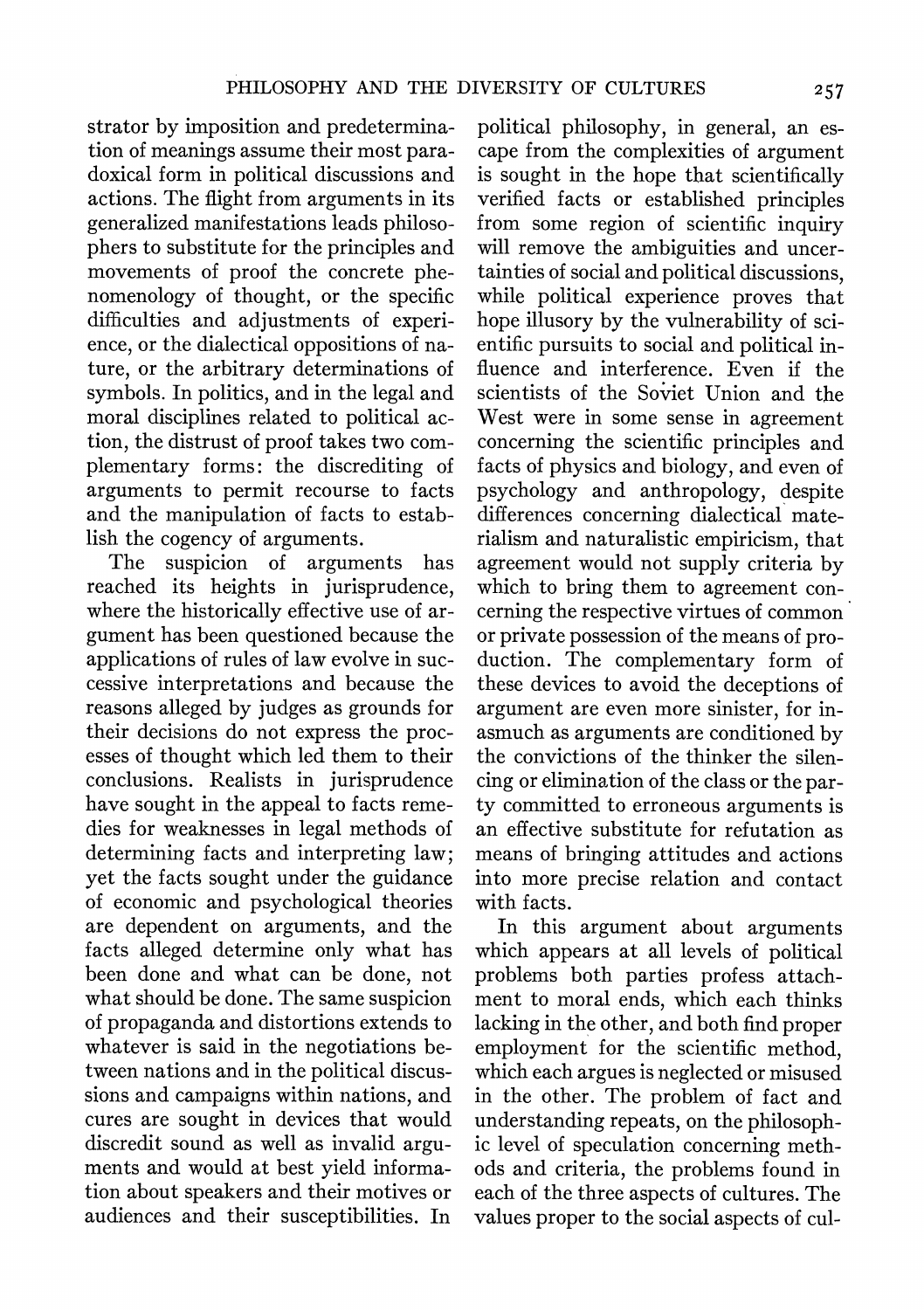**tures are determined by and adapted to their particular circumstances in each culture: they are destroyed alike by failure to adjust to changing conditions and by the leveling effect of cultural uniformities externally imposed; and the new problem presented by the vastly increased cultural contacts in the present world is to discover a basis for understanding, communication, and mutual respect in the common values differently expressed in different cultures. The interplay of justice and force determining the order which characterizes the political aspects of cultures encounters new problems in like fashion in the contact and interrelations of nations organized under different political constitutions, economic systems, and ideological preconceptions. Science, art, and religion give expression in the humanistic aspects of cultures to this balance of innovation in content and expression set against changeless patterns employed and changeless values sought. The philosophic effort to discover order of phenomena and rationality of explanation encounters the same problem of principles as an interplay of the particular circumstances which determine values and the universal values accessible in circumstances in each of these aspects and the happy mediations of philosophers on the philosophic efforts of practical men and scientists to reduce being and becoming to common principles are disturbed by a new form of the philosophic problem. In a world which must co-operate, if possible without either the imposition of a common creed or the operation of a conquering force, philosophy must face not only the traditional task of explaining phenomena, knowledge, and action by recourse to the principles of a preferred philosophy and of refuting opponents by the same device but also the task of con-**

**sidering the relation of the principles of that philosophy to other principles of explanation and action. Philosophy contributes to communication and cultural community in two ways, by philosophic disputation and conversion, which develops community by extending the number of adherents to the principles of a school, and by discovery of similarities of doctrines, purposes, and values in opposed principles with consequent common opposition to pseudo-philosophies in support of common conceptions of man and life. The great philosophic problems of our times, when scientists, artists, and politicians are involved in philosophic issues, is to advance the methods by which the common values of diverse philosophic principles may be disclosed in contrast to the principles which distort or threaten those values or the eclecticisms and syncretisms which confound and confuse them.** 

**Philosophic inquiry is implicit in each of the aspects of cultures, and the contribution of philosophy to cultural community and communication is found in a form adapted to each of the aspects. With respect to the social aspects of cultures the contribution of philosophy is to the understanding and appreciation of the values and aspirations of peoples. The philosophies of peoples constitute information concerning the cultures of the world, to be found in part in explicit statements and in part in common images, symbols, and scales of preference; they are embodied in the external civilization and they determine the uses that are made of material resources and technical skills. With respect to the political aspects of cultures the contribution of philosophy is to the motivation of peoples in their co-operative activities. The statesman should find the resources of philosophy available for his use in two**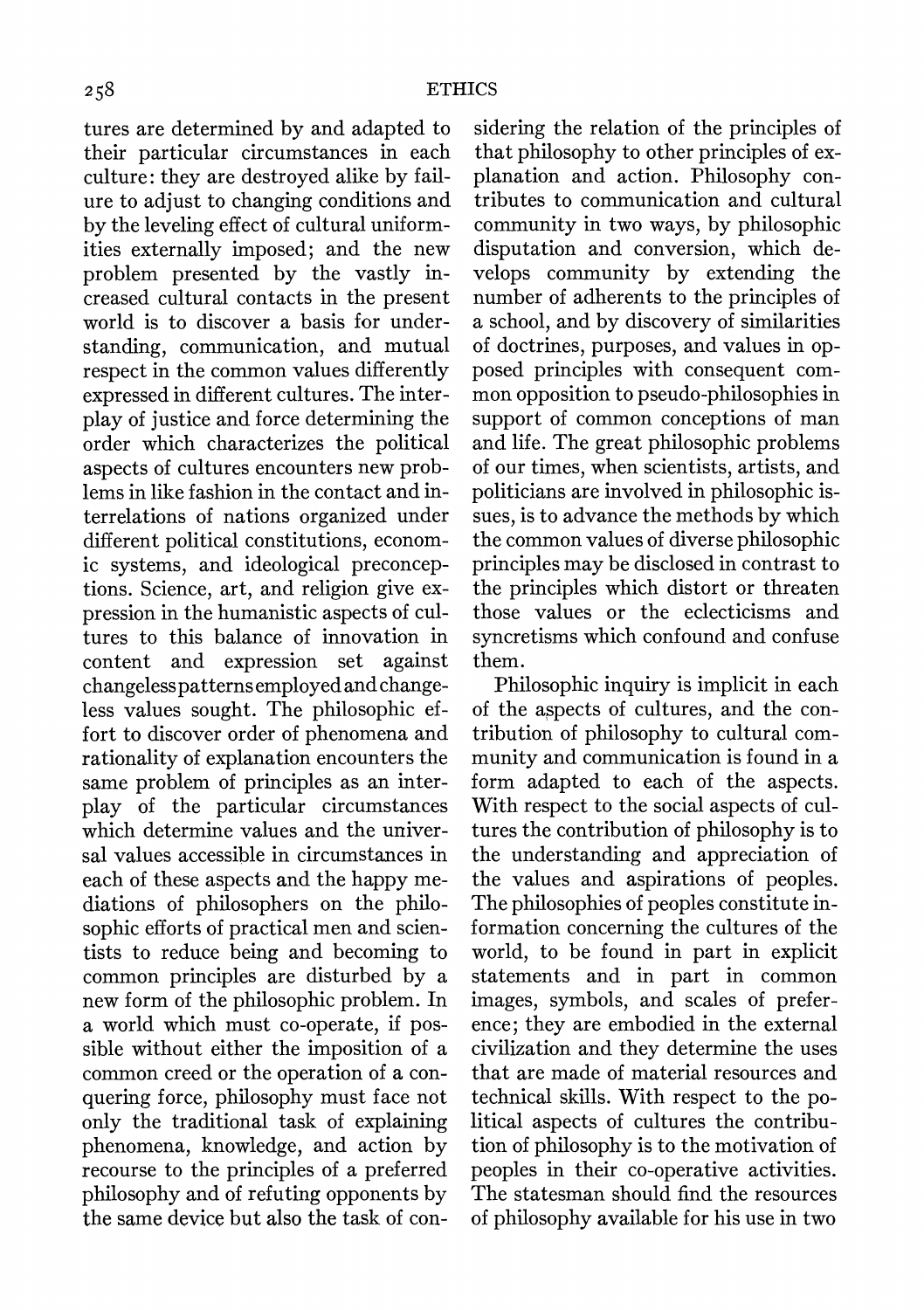**forms derived respectively from the social and the humanistic aspects of cultures: he should be able to recognize the existing customs, beliefs, and capabilities and he should be able to formulate policies which reflect practicable ideals. Political communication should lead to agreement on common courses of action enforced by the imposition of penalties on actions which endanger the common action and the community. With respect to the humanistic aspects of cultures the contribution of philosophy is in the critical clarification of values and of means employed for their achievement in arts, sciences, social structures, and religious observances.** 

**In all three forms the contribution of philosophy is made ordinarily without the need of technical philosophy or the ministrations of technical philosophers; philosophy emerges with awareness of basic principles or values as they exist in the relations of men, in their instrumental activities, or in their inquiries and free expressions. All three depend, therefore, on a fourth contribution of philosophy to culture, which consists in the achievement of the proper purposes of philosophy, recognizable in great philosophies, however variously the pur-**

**poses of philosophy are stated in those philosophies. The present juxtaposition of philosophies in the juxtaposition of cultures and the pressing importance of the practical consequences of philosophic differences in the ideological conflict concerning the relations of cultures and nations have set problems for philosophers which may illuminate the relations between their respective methods of performing the proper tasks of philosophy. Any degree of success in treating the social, political, and humanistic aspects of cultures must contribute somewhat to such intellectual communication, for philosophy is not only a subject, a means, and a test of communication and community, but it is also a form of communication, and the development of philosophy is one of the marks by which progress in world civilization will be recognized. Intelligent resort to analysis and principles should contribute instruments to move the complex parts of world culture, but the functioning of world community must eventually depend on a common spirit and force which is diffused in various forms throughout the whole.** 

**UNIVERSITY OF CHICAGO** 

**NOTES** 

**i. Edmund Burke, Reflections on the Revolution**  in France ("World's Classics," Oxford, 1907), **p. Ioo.** 

**2. Ibid., p. 98. Cf. Burke, Thoughts on French Affairs ("World's Classics," Oxford, I907), p. 375.** 

**3. Cf. Charles A. Beard's analysis of the relation of empirical knowledge and science to problems of choice and policy in The Open Door at Home (New York, I935), pp. 7-i8, I35-37-** 

**4. C. Kluckhohn and W. H. Kelly, "The Concept of Culture," in The Science of Man in the World Crisis, ed. R. Linton (New York, I945), p. 79. The authors refer to a long treatment of the distinction between the "social" and the "cultural" which was omitted from the published form of their essay (ibid., p. I02). Cf. R. Linton, "Present World Conditions** 

**in Cultural Perspective," ibid., p. 203: "The culture of a society is the way of life of its members; the collection of ideas and habits which they learn,**  share, and transmit from generation to generation. **Culture provides the members of each generation with effective, ready-made answers to most of the problems with which they are likely to be confronted. These problems, in turn, stem from the needs of individuals living as members of organized groups."** 

**5. Cf. A. L. Kroeber, "The Concept of Culture in**  Science," Journal of General Education, III (1949), **i83: "That nondifferentiation of the two aspects should continue up to a certain point is expectable, since culture by definition includes, or at least presupposes, society. As something shared and supra-in-**